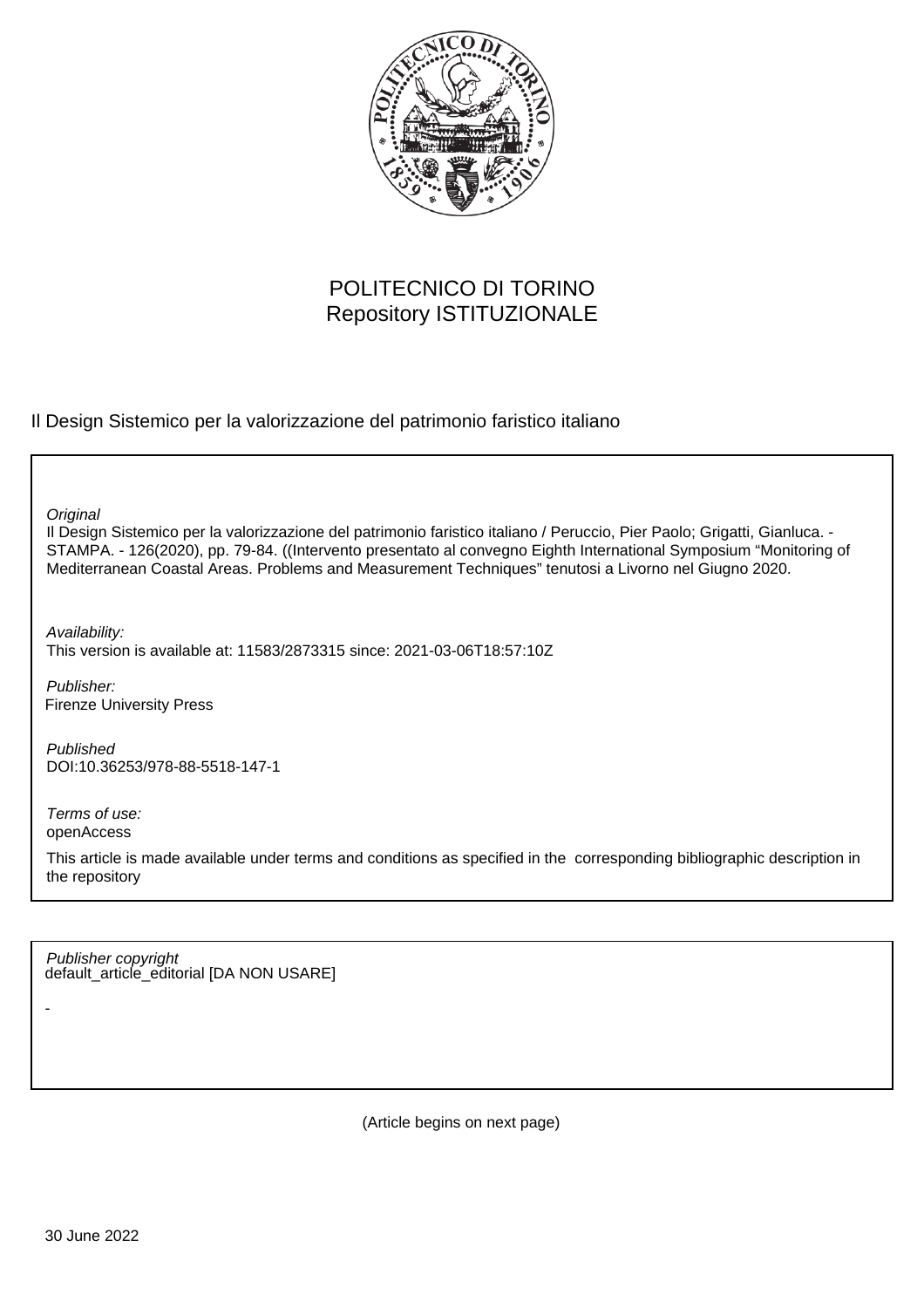

# **M** onitoring of<br> **Mediterranean**<br>
Coastal Areas **Mediterranean Coastal Areas**

**problems and measurement techniques**

EIGHTH INTERNATIONAL SYMPOSIUM Livorno (Italy) June 2020



edited by

Laura Bonora, Donatella Carboni, Matteo De Vincenzi

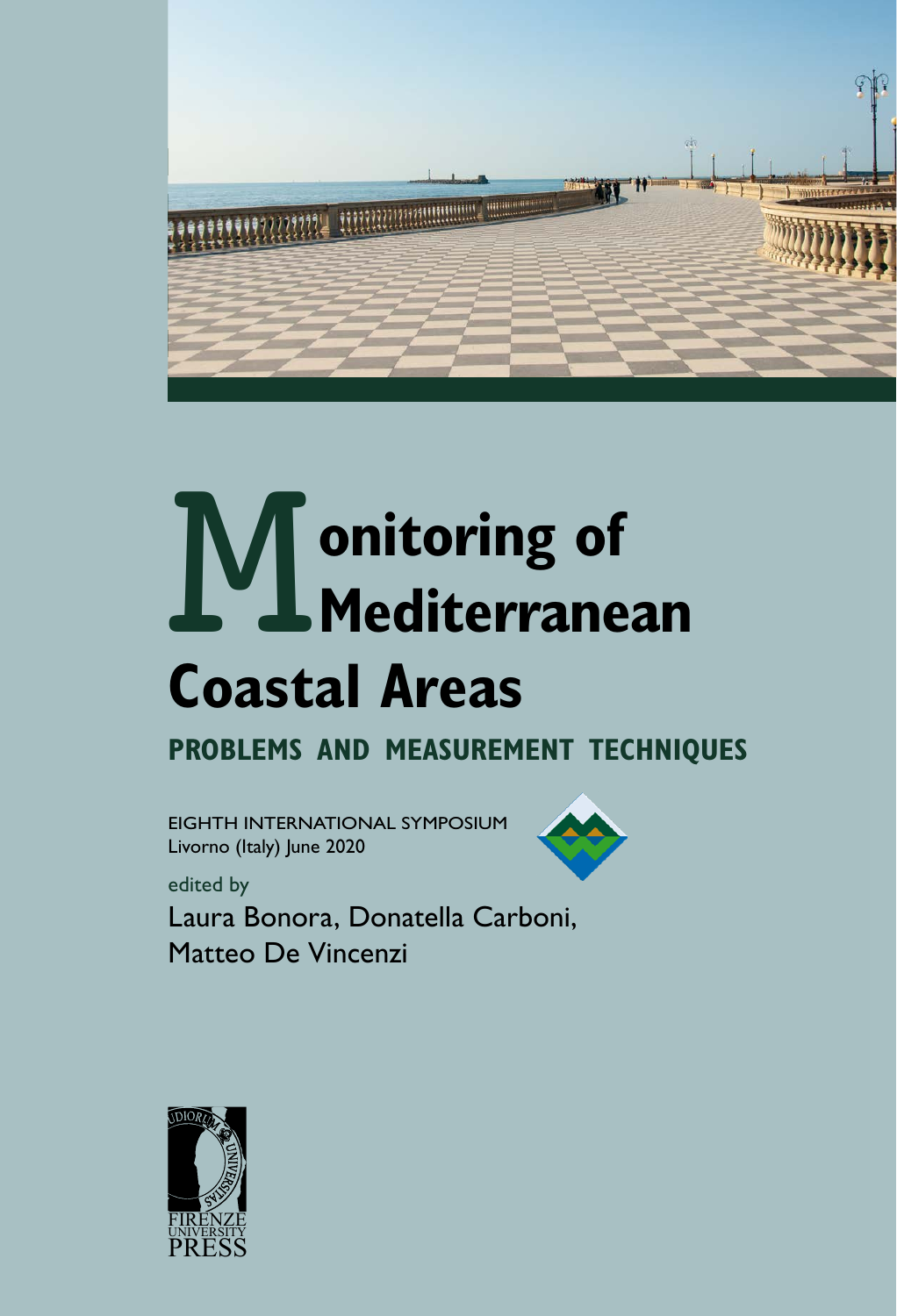#### PROCEEDINGS E REPORT

ISSN 2704-601X (PRINT) | ISSN 2704-5846 (ONLINE)

 $-126-$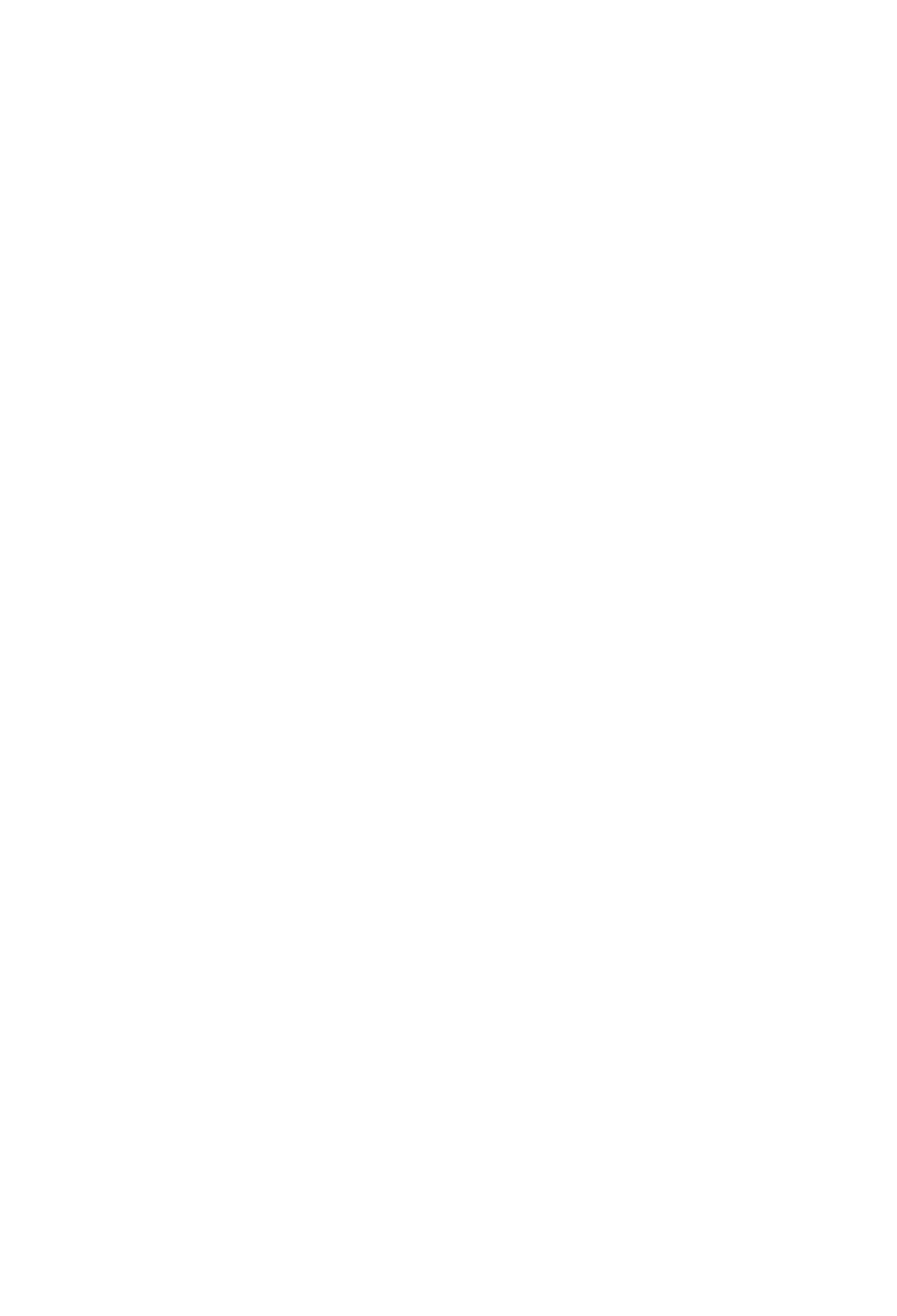CNR - IBE Fondazione Clima e Sostenibilità

Museo di Storia Naturale del Mediterraneo Livorno

*Eighth International Symposium* 

# **MONITORING OF MEDITERRANEAN COASTAL AREAS: PROBLEMS AND MEASUREMENT TECHNIQUES**

*LIVORNO (ITALY) JUNE 2020* 

*Patronized by* 

**Università degli Studi di Firenze Regione Toscana** 

**Accademia dei Georgofili Provincia di Livorno**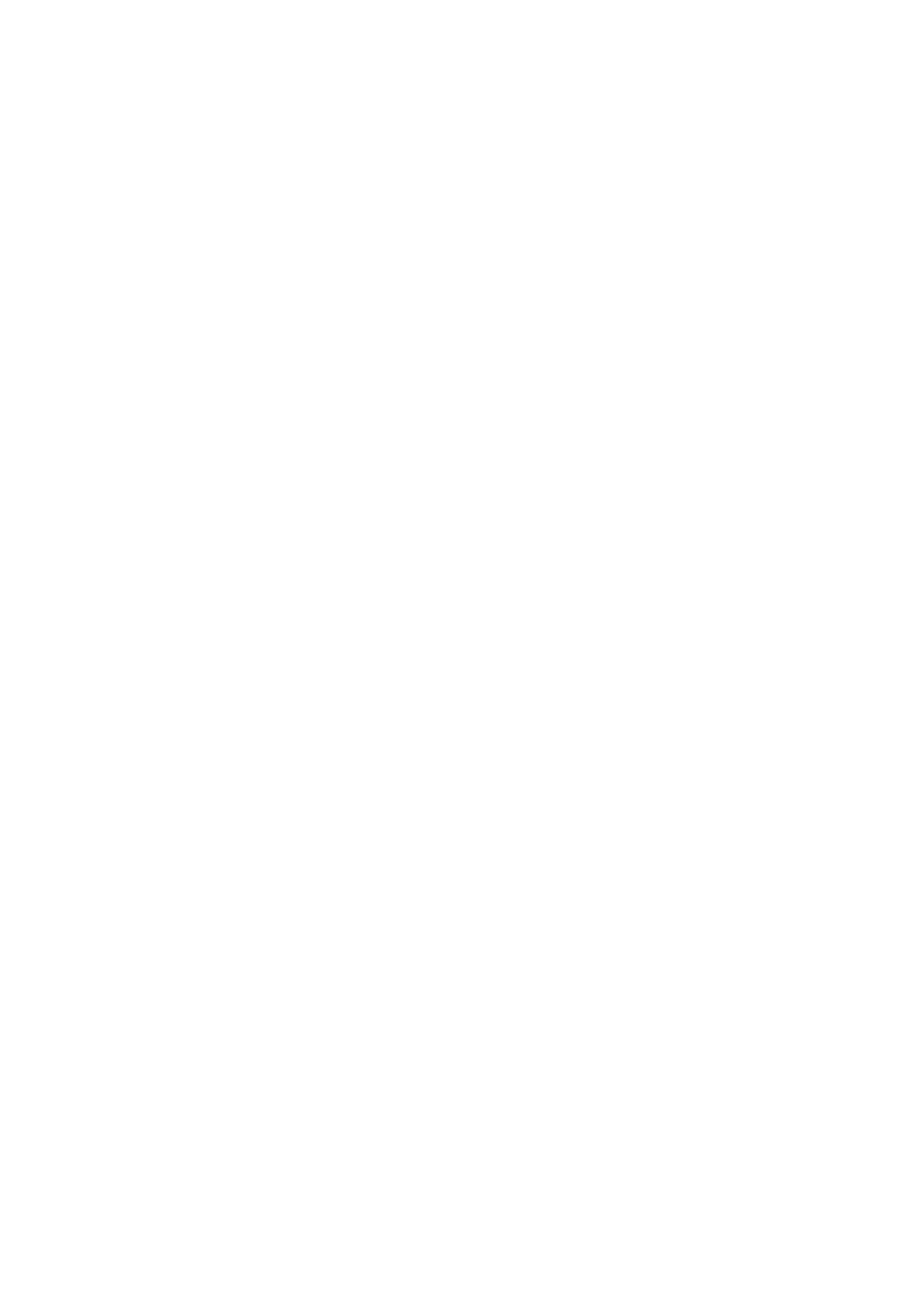# Eighth International Symposium "Monitoring of Mediterranean Coastal Areas. Problems and Measurement Techniques" Livorno (Italy) June 2020

edited by Laura Bonora, Donatella Carboni, Matteo De Vincenzi

> FIRENZE UNIVERSITY PRESS 2020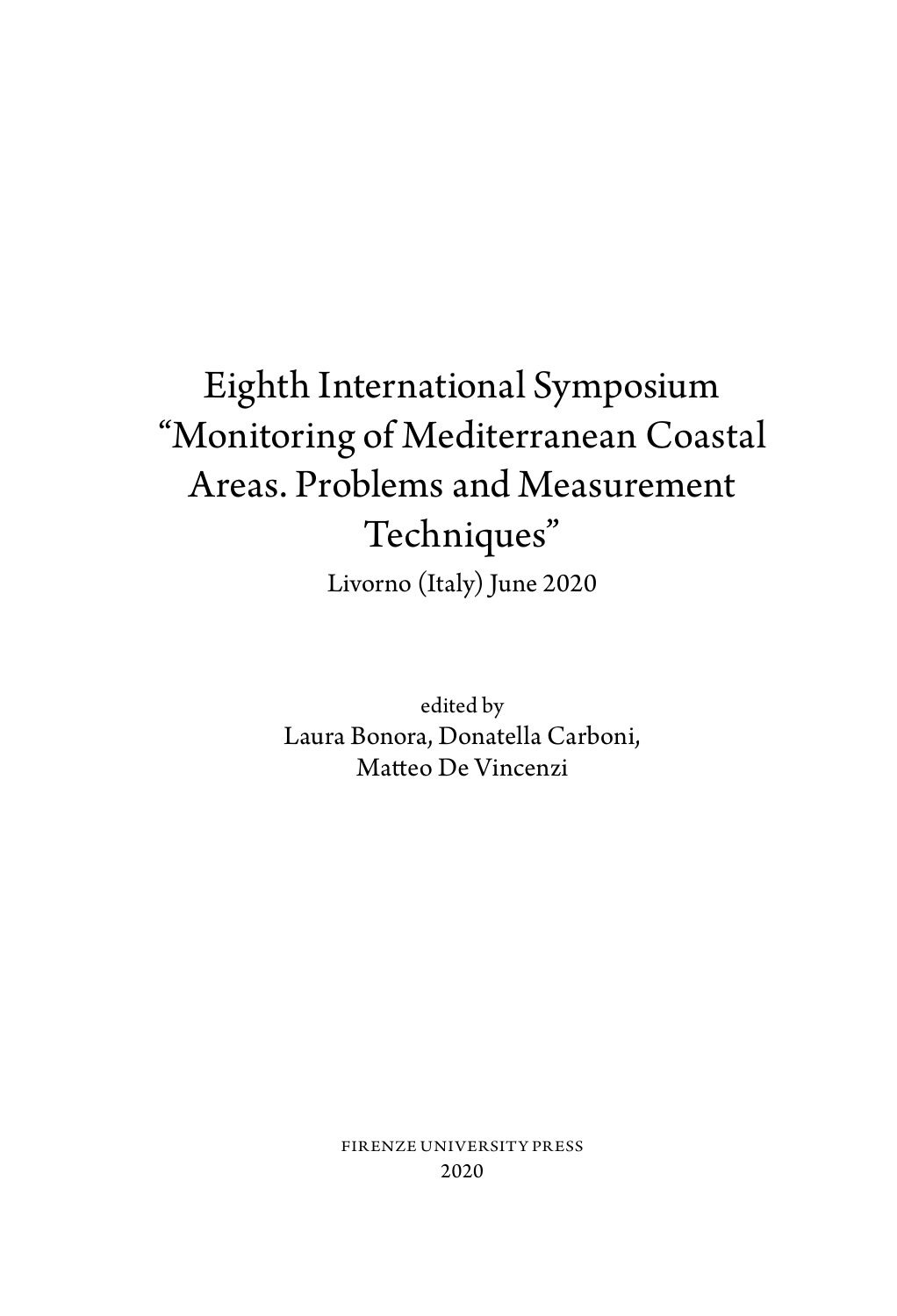Eighth International Symposium "Monitoring of Mediterranean Coastal Areas. Problems and Measurement Techniques" : Livorno (Italy) June 2020 / a cura di Laura Bonora, Donatella Carboni, Matteo De Vincenzi. – Firenze University Press, 2020. (Proceedings e report; 126)

<https://www.fupress.com/isbn/9788855181471>

ISSN 2704-601X (print) ISSN 2704-5846 (online) ISBN 978-88-5518-147-1 (PDF) ISBN 978-88-5518-148-8 (XML) DOI [10.36253/978-88-5518-147-1](https://doi.org/10.36253/978-88-5518-147-1)

Cover graphic design: Alberto Pizarro Fernández, Lettera Meccanica SRLs Front cover: *Terrazza Mascagni Livorno* (Italy), photo by Gianni Fasano

Edited by: Laura Bonora, Donatella Carboni, Matteo De Vincenzi Desktop publishing: Matteo De Vincenzi Graphic Design: Gianni Fasano

*FUP Best Practice in Scholarly Publishing* [\(DOI https://doi.org/10.36253/fup\\_best\\_practice](https://doi.org/10.36253/fup_best_practice)) All publications are submitted to an external refereeing process under the responsibility of the [FUP Edi](https://www.fupress.com/comitatoscientifico)[torial Board and the Scientific Boards of the series.](https://www.fupress.com/comitatoscientifico) The works published are evaluated and approved by the Editorial Board of the publishing house, and must be compliant with the [Peer review policy](https://doi.org/10.36253/fup_best_practice.3), the [Open](https://doi.org/10.36253/fup_best_practice.4)  [Access, Copyright and Licensing policy](https://doi.org/10.36253/fup_best_practice.4) and the [Publication Ethics and Complaint policy.](https://doi.org/10.36253/fup_best_practice.8)

*[Firenze University Press Editorial Board](https://www.fupress.com/comitatoscientifico/consiglio-editoriale-fup/73)*

M. Garzaniti (Editor-in-Chief), M.E. Alberti, F. Arrigoni, M. Boddi, R. Casalbuoni, F. Ciampi, A. Dolfi, R. Ferrise, P. Guarnieri, A. Lambertini, R. Lanfredini, P. Lo Nostro, G. Mari, A. Mariani, P.M. Mariano, S. Marinai, R. Minuti, P. Nanni, A. Novelli, A. Orlandi, A. Perulli, G. Pratesi, O. Roselli.

The online digital edition is published in Open Access on [www.fupress.com.](http://www.fupress.com)

Content license: the present work is released under Creative Commons Attribution 4.0 International license (CC BY 4.0: <http://creativecommons.org/licenses/by/4.0/legalcode>). This license allows you to share any part of the work by any means and format, modify it for any purpose, including commercial, as long as appropriate credit is given to the author, any changes made to the work are indicated and a URL link is provided to the license.

Metadata license: all the metadata are released under the Public Domain Dedication license (CC0 1.0 Universal: <https://creativecommons.org/publicdomain/zero/1.0/legalcode>).  $© 2020 Author(s)$ 

Published by Firenze University Press Firenze University Press Università degli Studi di Firenze via Cittadella, 7, 50144 Firenze, Italy [www.fupress.com](http://www.fupress.com) 

*This book is printed on acid-free paper Printed in Italy*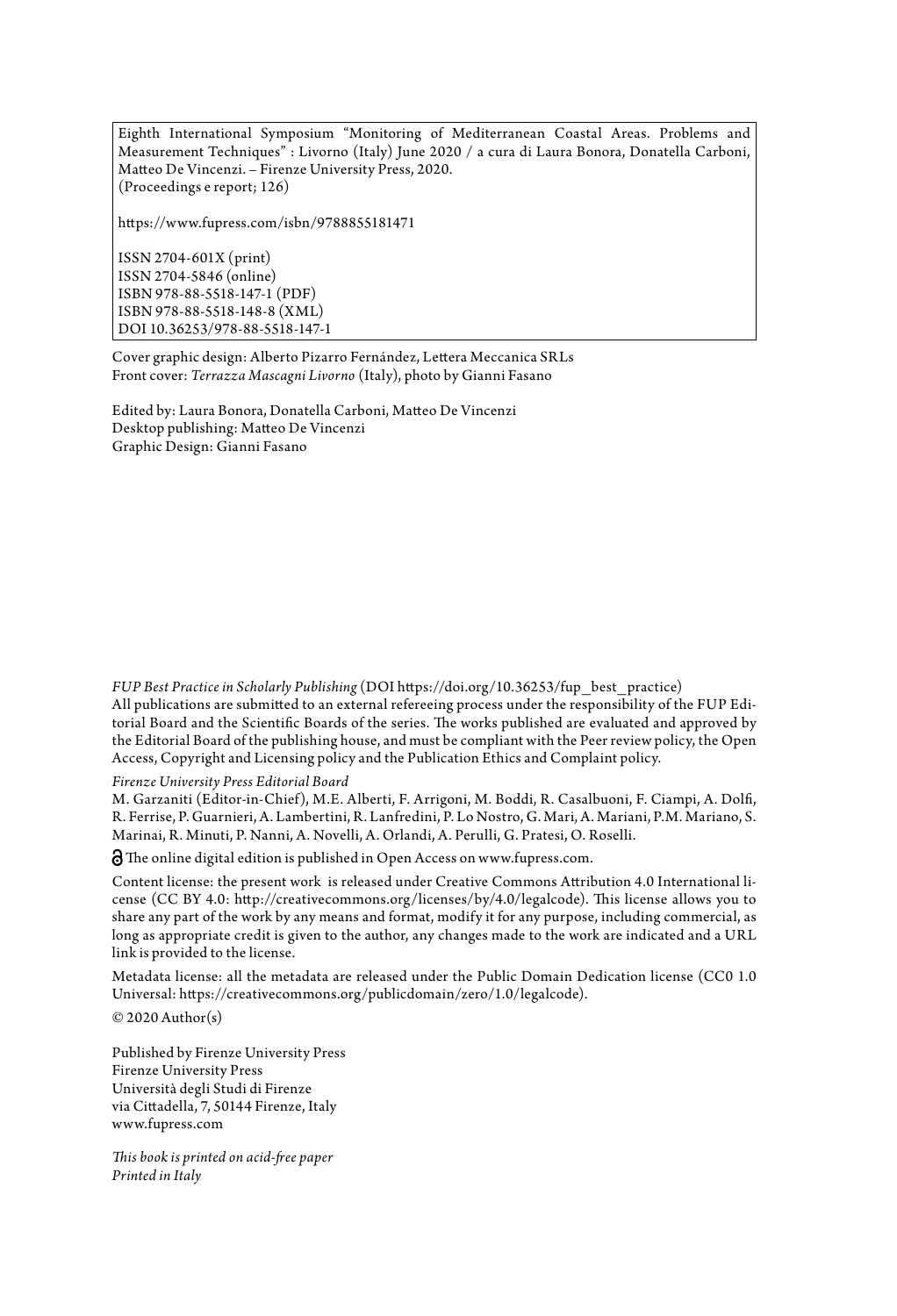## **ORGANIZING AUTHORITIES**

### **National Research Council of Italy Institute of BioEconomy (CNR-IBE)**

**Clima e Sostenibilità Foundation (FCS)** 

**Natural History Museum of the Mediterranean**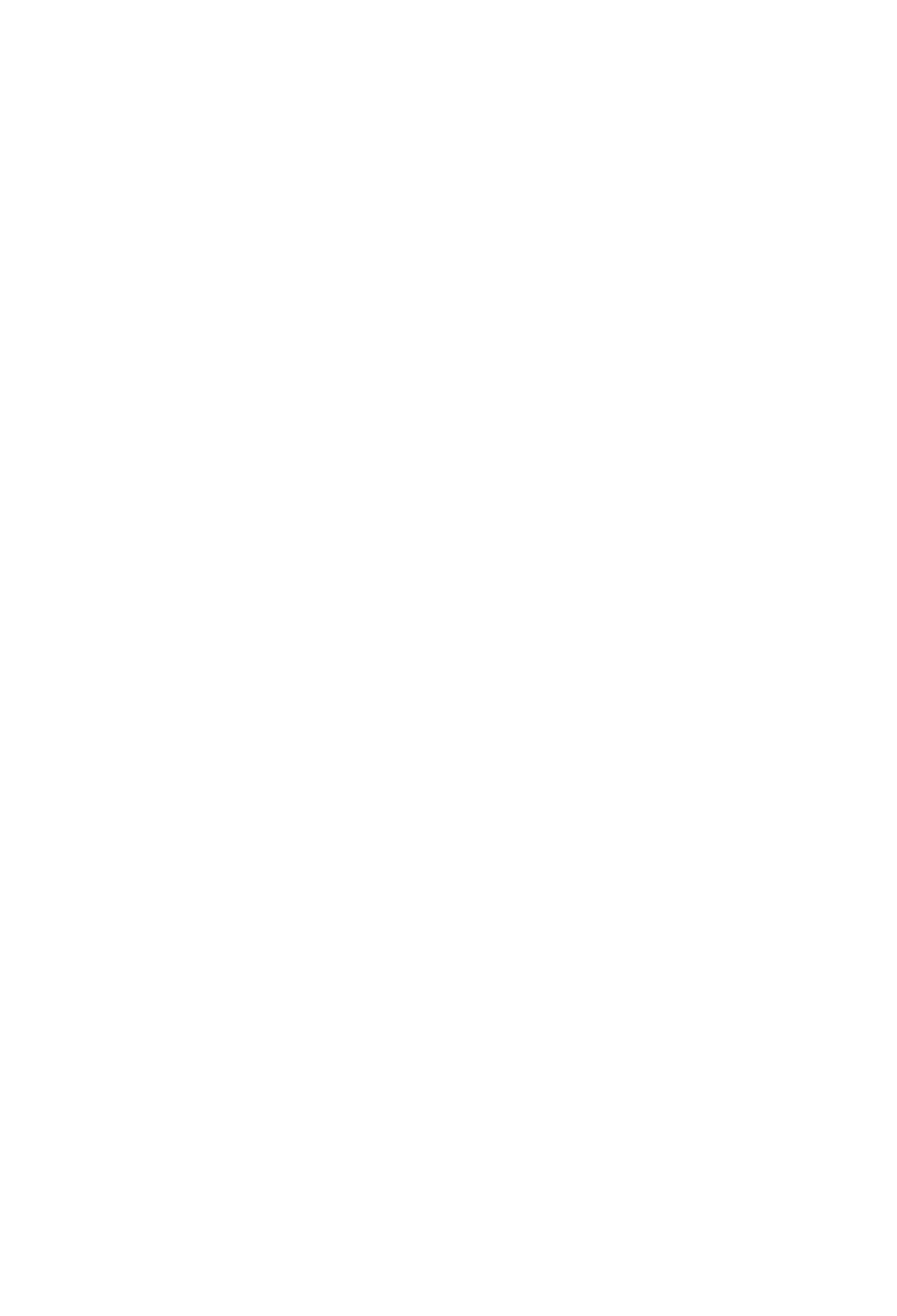#### **SCIENTIFIC COMMITTEE**

#### **Presidency**

| Donatella Carboni                         | Department of Humanities and Social Sciences              |
|-------------------------------------------|-----------------------------------------------------------|
|                                           | University of Sassari                                     |
| Fabrizio Benincasa                        | National Research Council of Italy                        |
|                                           | Institute of BioEconomy (CNR-IBE) Seat of Florence        |
| Simone Orlandini                          | Department of Agriculture, Food, Environment and Forestry |
|                                           | University of Florence                                    |
|                                           | Clima e Sostenibilità Foundation (FCS)                    |
| Antonio Raschi                            | National Research Council of Italy                        |
|                                           | Institute of BioEconomy (CNR-IBE) Seat of Florence        |
| Laura Bonora                              | National Research Council of Italy                        |
| (Scientific Secretariat)                  | Institute of BioEconomy (CNR-IBE) Seat of Florence        |
| Matteo De Vincenzi                        | National Research Council of Italy                        |
|                                           | Institute of BioEconomy (CNR-IBE) Seat of Florence        |
| Coordinator of the Scientific Secretariat |                                                           |

#### **Session** *Underwater and Coastal Cultural Heritage*

| Marinella Pasquinucci | University of Pisa                                              |
|-----------------------|-----------------------------------------------------------------|
| Fabrizio Antonioli    | ENEA – Casaccia Laboratory for Climate Modeling and Impacts     |
| Giovanna Bianchi      | Department of History and Cultural Heritage University of Siena |
| Giulio Ciampoltrini   | Superintendence for Archaeological Heritage of Tuscany          |
| Tessa Matteini        | Department of Architecture University of Florence               |

#### **Session** *Coastline Geography and Coastal Landscapes: territorial dynamics and integrated protection*

| Gloria Pungetti   | Department of Humanities and Social Sciences      |
|-------------------|---------------------------------------------------|
|                   | University of Sassari                             |
| Rossella Bardazzi | Department of Economics and Management            |
|                   | University of Florence                            |
| Biagio Guccione   | Department of Architecture University of Florence |
| Ilaria Lolli      | Department of Law University of Pisa              |
| Tessa Matteini    | Department of Architecture University of Florence |
| Carlo Natali      | Department of Architecture University of Florence |
| Claudio Saragosa  | Department of Architecture University of Florence |
| Stefano Soriani   | Department of Economics University of Venice      |
| Alessio Valente   | Department of Science and Technology              |
|                   | University of Sannio Benevento                    |

V FUP Best Practice in Scholarly Publishing (DOI [10.36253/fup\\_best\\_practice](https://doi.org/10.36253/fup_best_practice))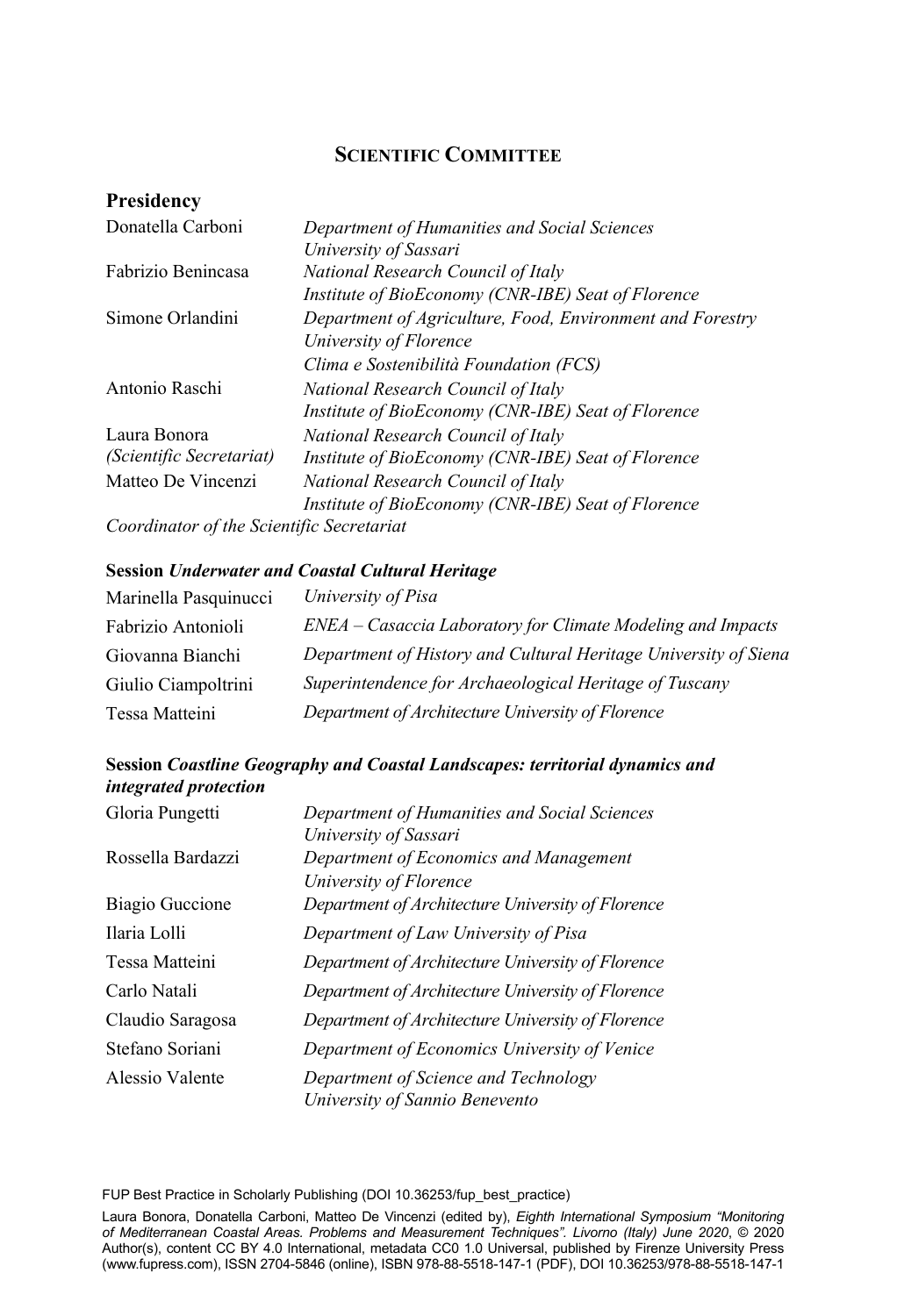#### **Session** *Morphology and evolution of coastlines and seabeds*

| Giovanni Sarti        | Department of Earth Sciences University of Pisa                  |
|-----------------------|------------------------------------------------------------------|
| Duccio Bertoni        | Department of Earth Sciences University of Pisa                  |
| Filippo Catani        | Department of Earth Sciences University of Florence              |
| Corinne Sabine Corbau | Department of Physics and Earth Science<br>University of Ferrara |
| Giuliano Gabbani      | Department of Earth Sciences University of Florence              |
| Sandro Moretti        | Department of Earth Sciences University of Florence              |

#### **Session** *Flora and Fauna of the littoral system: dynamics and protection*

| Davide Travaglini | Department of Agriculture, Food, Environment and Forestry                           |
|-------------------|-------------------------------------------------------------------------------------|
|                   | University of Florence                                                              |
| Carla Cesaraccio  | National Research Council of Italy                                                  |
|                   | Institute of BioEconomy (CNR-IBE) Seat of Sassari                                   |
| Anna Roselli      | Natural History Museum of the Mediterranean, Livorno                                |
| Federico Selvi    | Department of Agriculture, Food, Environment and Forestry<br>University of Florence |
| Roberto Tognetti  | Department of Agricultural, Environmental and Food Sciences                         |
|                   | University of Molise                                                                |

#### **Session** *Coastal Environmental Engineering: pollution, energy production, monitoring and economic environmental assessment, regulatory context*

| Marcantonio Catelani | Department of Information Engineering University of Florence     |
|----------------------|------------------------------------------------------------------|
| Rossella Bardazzi    | Department of Economics and Management<br>University of Florence |
| Carlo Carcasci       | Department of Industrial Engineering University of Florence      |
| Giuliano Gabbani     | Department of Earth Sciences University of Florence              |
| Ilaria Lolli         | Department of Law University of Pisa                             |
| Giampaolo Manfrida   | Department of Industrial Engineering University of Florence      |

#### **Organizing Committee:**

| Gianni Fasano        | $CNR - IBE$ Seat of Florence | (Coordinator of Committee) |
|----------------------|------------------------------|----------------------------|
| Alessandro Materassi | $CNR - IBE$ Seat of Florence |                            |
| Laura Pellegrino     | $CNR - IBE$ Seat of Livorno  |                            |
| Federica Zabini      | $CNR - IBE$ Seat of Florence |                            |
| Francesca Chellini   | <b>FCS Florence</b>          |                            |
|                      |                              |                            |

#### **Organizing secretariat**:

CNR-IBE Area di Ricerca di Firenze Via Madonna del Piano 10, 50019 Sesto Fiorentino (Florence - Italy) Phone +390555226557 e-mail: segr.org@ibe.cnr.it

#### **Scientific Secretariat:**

CNR-IBE Area di Ricerca di Firenze Via Madonna del Piano 10, 50019 Sesto Fiorentino (Florence - Italy) Phone +390555226060-6030 e-mail: simposio@ibe.cnr.it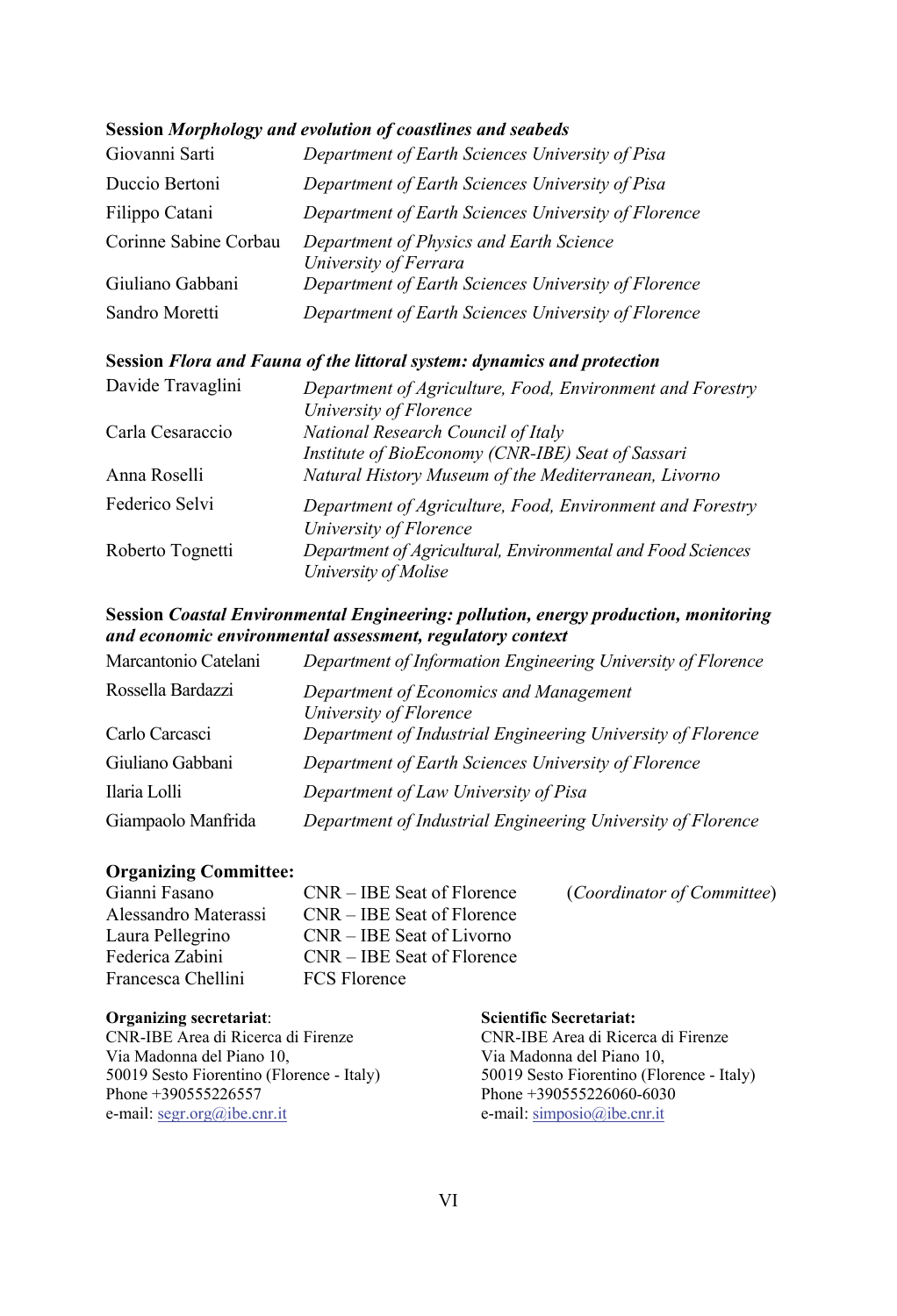#### **INDEX OF PAPERS**

| <b>Introduction</b><br>XV<br><b>XVII</b><br>F. Benincasa, M. De Vincenzi, G. Fasano                                                                                                                                                                                                               |
|---------------------------------------------------------------------------------------------------------------------------------------------------------------------------------------------------------------------------------------------------------------------------------------------------|
|                                                                                                                                                                                                                                                                                                   |
| Alexander von Humboldt, da 250 anni il teorizzatore dello studio interdisciplinare<br>dell'ambiente                                                                                                                                                                                               |
| <b>Session:</b><br><b>Underwater and Coastal Cultural Heritage</b><br>1<br>Chairman:<br>Marinella Pasquinucci                                                                                                                                                                                     |
| $\tau$<br>G. Cera<br>Understanding the settlement dynamics of the Ionian coastal area of Salento (Puglia,<br>Southern Italy): the contribution of the new archeological data from the fortified<br>Messapian centre at Li Schiavoni                                                               |
| V. Coletta, F. Prestileo, P. Allasia, A. Bonazza, A. Ciarravano, S. Federico, D. Notti,<br>R. C. Torcasio, M. Crespi, S. Dietrich<br>17<br>Pyrgi: analysis of possible climatic effects on a coastal archaeological site                                                                          |
| L. Corniello, A. Burda, A. Trematerra, D. Carleo, A. De Cicco, M. Gargiulo, F. Guerriero,<br>G.P. Lento<br>28<br>The Monastic heritage in the Saronic Gulf (Greece). Architectural and environmental<br>survey of the architecture and coastline.                                                 |
| M. C. de Francesco, M. Zappalorto, D. de Francesco, M. Mangifesta, A. Faraone,<br>M. Paluzzi, C. Minciarelli, G. Tatasciore, A. R. Natale<br>38<br>Archeological findings of ancient harbor in the pilot site of Interreg Adrion APPRODI<br>project in Ortona (Ch, Abruzzo), central Adriatic Sea |
| F. Fabrizio<br>47<br>Il parco archeologico di Saturo (Leporano-TA) millenni di storia, decenni di incuria                                                                                                                                                                                         |
| 58<br>I. Ferrari, A. Quarta<br>San Cataldo (Lecce, Italy): the historical evolution of the coastal landscape                                                                                                                                                                                      |
| 69<br>M. Fontana<br>Another Sicily, tuna-fishing structures and landscape: a diachronic and contemporary<br>photographic journey along the Sicilian Western coast                                                                                                                                 |
| G. Grigatti, P.P. Peruccio<br>79<br>Il design sistemico per la valorizzazione del patrimonio faristico italiano                                                                                                                                                                                   |
| 85<br>A. Ivona<br>Coastal heritage and territorial signs                                                                                                                                                                                                                                          |

FUP Best Practice in Scholarly Publishing (DOI [10.36253/fup\\_best\\_practice](https://doi.org/10.36253/fup_best_practice))

Laura Bonora, Donatella Carboni, Matteo De Vincenzi (edited by), *Eighth International Symposium "Monitoring of Mediterranean Coastal Areas. Problems and Measurement Techniques". Livorno (Italy) June 2020*, © 2020 Author(s), content [CC BY 4.0 International,](http://creativecommons.org/licenses/by/4.0/legalcode) metadata [CC0 1.0 Universal](https://creativecommons.org/publicdomain/zero/1.0/legalcode), published by Firenze University Press [\(www.fupress.com\)](http://www.fupress.com), ISSN 2704-5846 (online), ISBN 978-88-5518-147-1 (PDF), DOI [10.36253/978-88-5518-147-1](https://doi.org/10.36253/978-88-5518-147-1)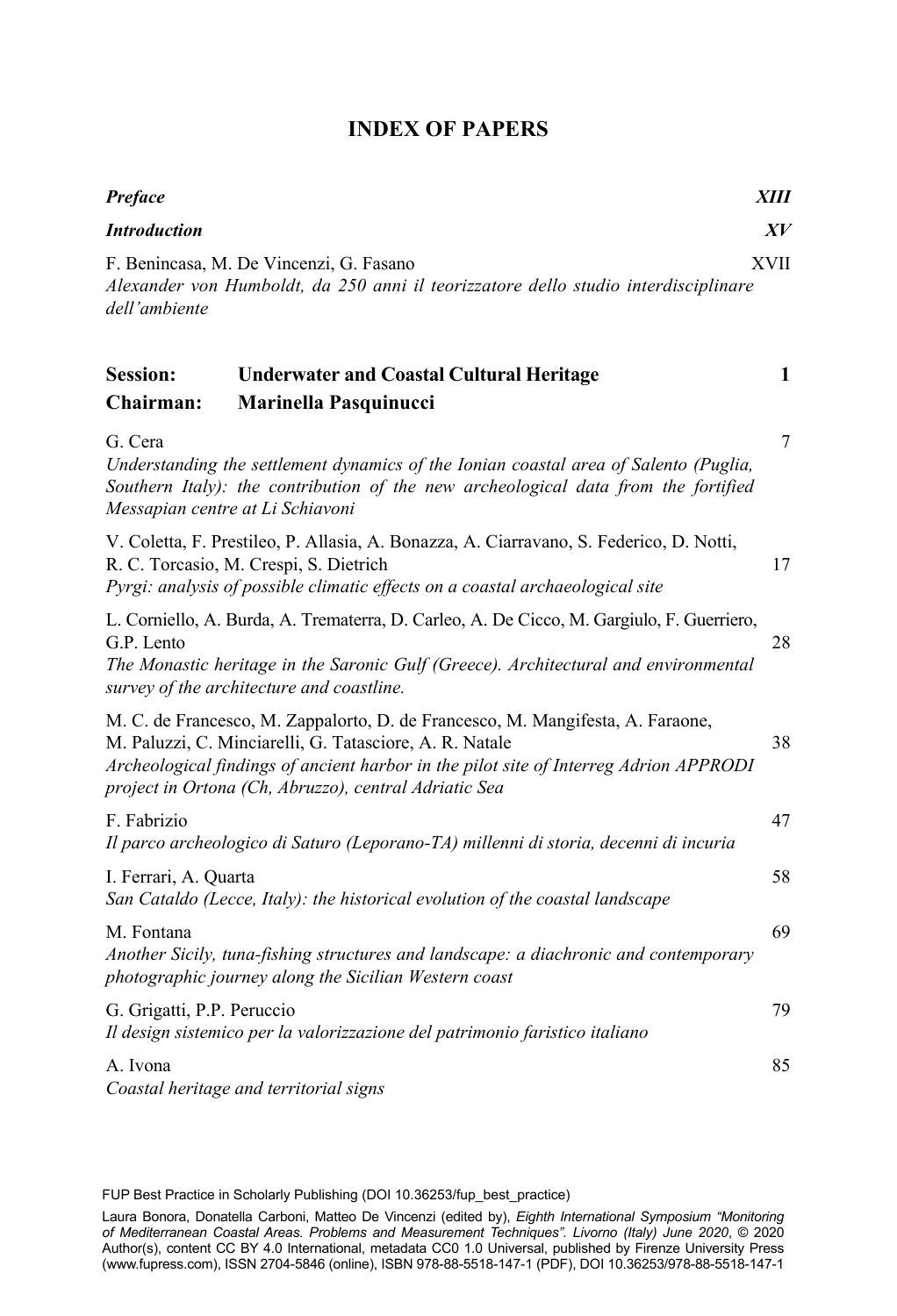|                                       | R. Martín, V. Yepes, A. Grindlay<br>Discovering the marina's cultural heritage and cultural landscape                                                                                                                                                         | 95  |
|---------------------------------------|---------------------------------------------------------------------------------------------------------------------------------------------------------------------------------------------------------------------------------------------------------------|-----|
|                                       | L. Montioni, A. Del Corona, I. Palano, F. Pichi, M. Scamporrino<br>Evaluation and monitoring of the Livorno's Fossi System                                                                                                                                    | 105 |
| A. Pellegrini, A. Asta<br>archaeology | Evolution of the coastal landscape in eastern Veneto: new data from preventive                                                                                                                                                                                | 117 |
| P. Tartara                            | Along the Ceretan coast and forward on                                                                                                                                                                                                                        | 127 |
| S. L. Trigona                         | Archeologia subacquea in Liguria un progetto integrato per la tutela e la valorizzazione                                                                                                                                                                      | 137 |
| Session:                              | <b>Coastline Geography and Coastal Landscapes:</b><br>territorial dynamics and integrated protection                                                                                                                                                          | 147 |
| Chairman:                             | G. Pungetti                                                                                                                                                                                                                                                   |     |
| G. Spaccavento, C. Ubaldi             | S. Altavilla, A. Caligiore, J. Ceccarelli, G. Corrente, F. Galeano, G. Pappacena,<br>M. Pisconti, A. Petrillo, F. Rottino, P. Puri, G. Scatigna, F. Simione, T. Sinesi,<br>Environmental training of the Italian Coast Guard between tradition and innovation | 155 |
| T. Bisiani, M. Savron                 | New scenarios for a development between infrastructures and innovation                                                                                                                                                                                        | 164 |
| A. Casu, J. Zaccagna<br>and water     | New features of the rivershore: climate change and new relations between town                                                                                                                                                                                 | 174 |
| A. Cazzani, S. Barontini              | Lake Garda lemon houses: a Mediterranean landscape in an internal lake                                                                                                                                                                                        | 183 |
|                                       | C. Corbau, M. Contini, V. Gazale, A.L. Lazarou, U. Simeoni, D. Carboni<br>Distribuzione del marine litter nelle spiagge della Sardegna: il caso di Cala dei Ponzesi<br>e di Cala Spalmatore nell'isola dell'Asinara                                           | 194 |
|                                       | D. De Marchi, M. Lalli, A. Mancini<br>Monitoring online perception of environmental issues on coasts of Sicily                                                                                                                                                | 214 |
| F. Epifani, F. Pollice,               | Stabilimenti balneari come presidi ambientali. Verso la multifunzionalità dei servizi di<br>balneazione. Alcune riflessioni a partire dal progetto Interreg RE.CO.RD.                                                                                         | 219 |
| M. A. Esposito, F. Bosi               | LaCoast Atlas: a consistent database to support sustainable coastal zone management                                                                                                                                                                           | 229 |
| A. Ghersi                             | CAPO MELE: a story-telling experimental beach in Laigueglia (SV)                                                                                                                                                                                              | 242 |
|                                       |                                                                                                                                                                                                                                                               |     |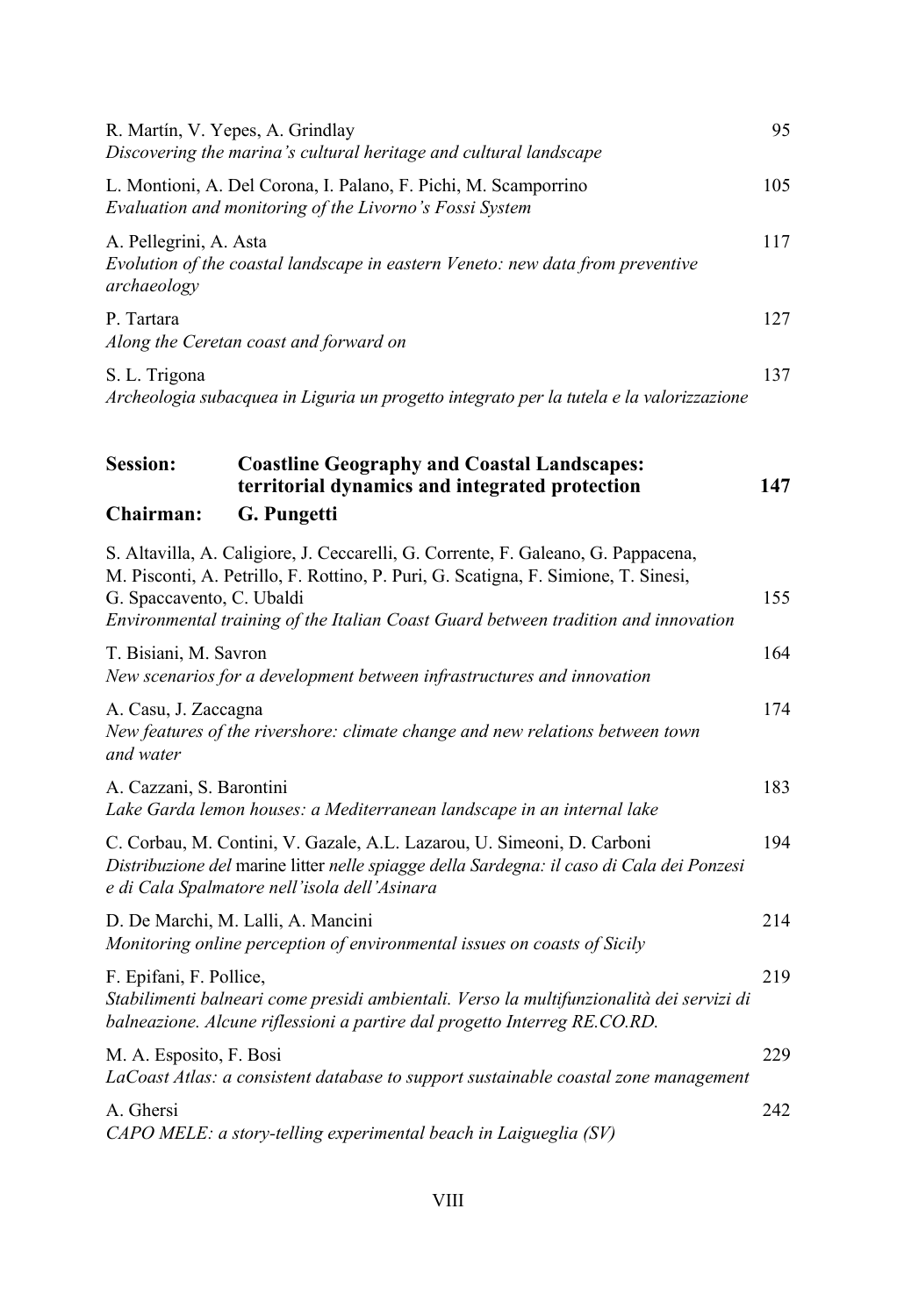|                                                                                                                                                                                           | G. N. M. Giudici, F. Jannuzzi, S. Patrizio, F. Pisani Massamormile<br>The coastal lakes of Campi Flegrei: between biodiversity and anthropization                                               | 250 |
|-------------------------------------------------------------------------------------------------------------------------------------------------------------------------------------------|-------------------------------------------------------------------------------------------------------------------------------------------------------------------------------------------------|-----|
| I. Lolli<br>to resource                                                                                                                                                                   | The management of dredged materials: the «long and winding road» from waste                                                                                                                     | 259 |
| G. Mazzeo                                                                                                                                                                                 | Domitian coast. Rehabilitation' outlooks of the Northern coast of Campania                                                                                                                      | 270 |
|                                                                                                                                                                                           | I. Palano A. Del Corona, L. Montioni, F. Pichi, M. Scamporrino<br>Strategic Planning Document of Port Authority System, a new city-ports agreement:<br>the case of Northern Tyrrhenian Sea AdSP | 280 |
| A. M. Pidalà                                                                                                                                                                              | Le coste dei Nebrodi tra mosaico paesaggistico, beni culturali e criticità complesse.<br>Visioni e scenari strategici progettuali nel paradigma della sostenibilità                             | 289 |
| M. Russo                                                                                                                                                                                  | Salerno: il porto e le metamorfosi del waterfront                                                                                                                                               | 299 |
| J. Salaün, S. Pioch, J. C. Dauvin<br>Artificial reef along the French Mediterranean coastline: toward innovative integrated<br>biodiversity management                                    |                                                                                                                                                                                                 | 309 |
| C. Saragosa, M. Chiti<br>Spatial configurations and flows in the morphogenetic processes of settlements.<br>A planning experience on the Tuscan coast                                     |                                                                                                                                                                                                 | 316 |
| M. Scamporrino                                                                                                                                                                            | View Management in city-port landscapes. Livorno applicative experience                                                                                                                         | 326 |
| G. Tagarelli, N. Cantasano, T. Caloiero, G. Pellicone<br>Integrated Coastal Zone Management of Natura 2000 and cultural heritage sites in<br>calabrian coastal landscape (southern Italy) |                                                                                                                                                                                                 | 338 |
|                                                                                                                                                                                           | A. Venudo, V. Rodani, V. Devescovi<br>Lagoon scenarios for the Bassa Friulana plain: a flooding archipelago                                                                                     | 348 |
|                                                                                                                                                                                           | F. Zullo, L. Fiorini, A. Marucci, B. Romano<br>Analysis of the theoretical settlement scenario implemented by the municipal plans.<br>The case study of the Romagna coast municipalities        |     |
| <b>Session:</b><br>Chairman:                                                                                                                                                              | Morphology and evolution of coastlines and seabeds<br>G. Sarti                                                                                                                                  | 375 |
|                                                                                                                                                                                           | R. Bedini, P. Colantoni, C. Pergent-Martini<br>Coastal erosion in the Gulf of Follonica and Baratti and coastal defense methods                                                                 | 379 |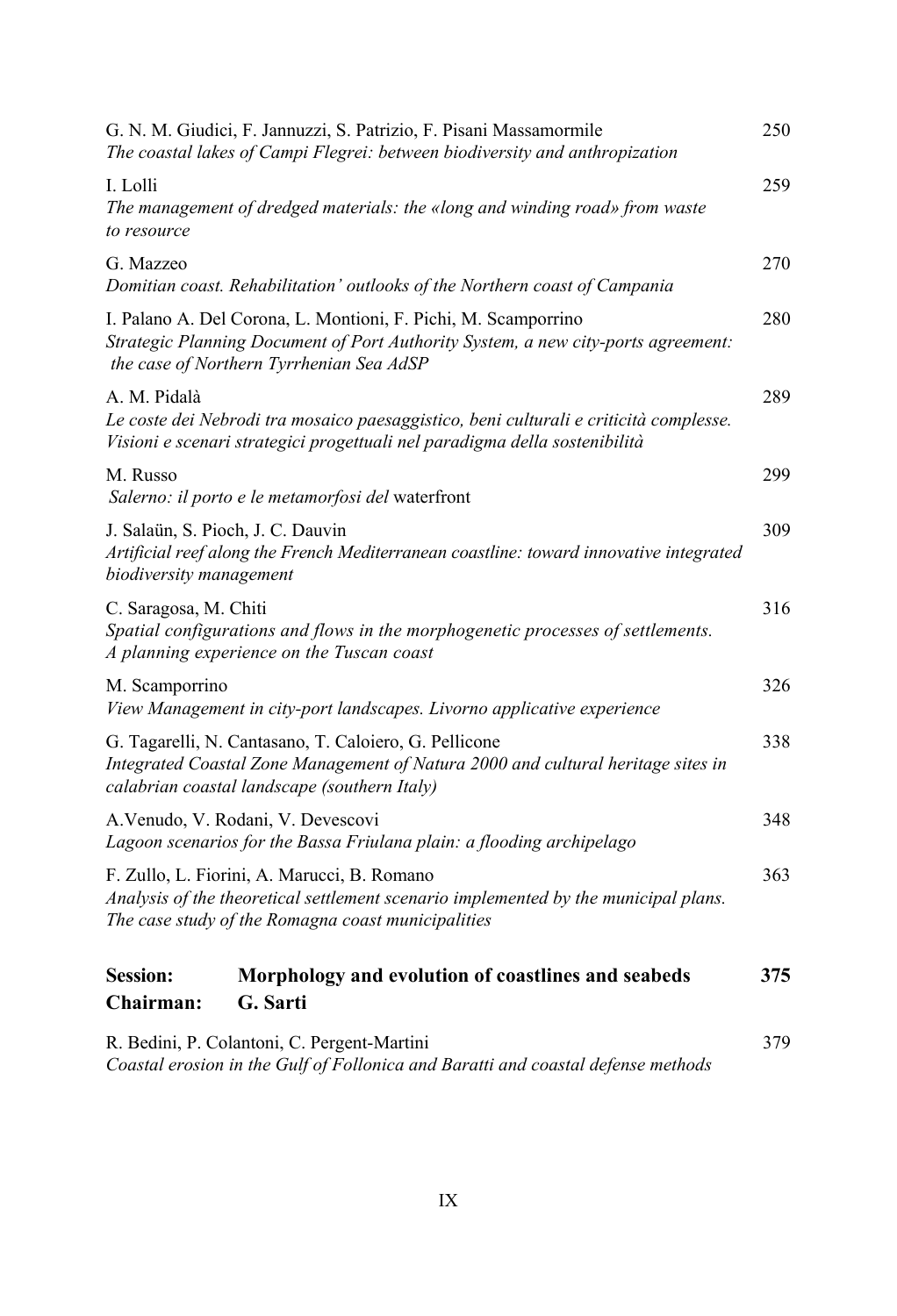| O. Bulkan, B. Yalamaz, M.Namık Çağatay<br>A sedimentological pattern of a coastal transitional environment: from the Eastern<br>Mediterranean Sea shoreline through the Lake Bafa                                                                            | 385 |  |
|--------------------------------------------------------------------------------------------------------------------------------------------------------------------------------------------------------------------------------------------------------------|-----|--|
| A. Di Leo, S. Giandomenico, L. Spada, N. Cardellicchio, F. P. Buonocunto, E. Esposito,<br>L. Ferraro, L. Giordano, A. Milia, C. Violante<br>The offshore environmental impact by Sarno River in Naples Bay (South-west Italy)                                | 392 |  |
| M. Di Natale, S. Di Ronza, C. Eramo<br>Water circulation in coastal marine areas - case studies                                                                                                                                                              | 402 |  |
| P. Gomes da Silva, A.L. Beck, J. Martinez Sanchez, R. Medina Santamaria, M. Jones,<br>A. Taji<br>Advances on coastal erosion assessment from satellite Earth Observations: exploring<br>the use of Sentinel products along with very high resolution sensors | 412 |  |
| I. Kadri, F. Atroune<br>Diachronic evolution of the coastline of Bordj El Kiffane (Algiers, Algeria) in absence<br>and presence of coastal protection structures                                                                                             | 422 |  |
| I. López, J. I. Pagán, A. J. Tenza-Abril, L. Aragonés, L. Bañón<br>Relationship between shoreline evolution and sediment wear                                                                                                                                |     |  |
| J. I. Pagán, I. López, L. Aragonés, A. J. Tenza-Abril<br>Experiences with beach nourishments on the coast of Alicante, Spain                                                                                                                                 |     |  |
| G. Piccioli-Resta, S. Fai, A. Picciolo<br>Drone Remote Sensing for coastal habitats protection                                                                                                                                                               |     |  |
| K. Pikelj, N. Furčić<br>Impact of cliff erosion on marine sediment composition - indication of local coastline<br>evolution (Vrgada Island, Croatia)                                                                                                         |     |  |
| <b>Session:</b><br>Flora and Fauna of the littoral system:<br>dynamics and protection<br>D. Travaglini<br>Chairman:                                                                                                                                          | 469 |  |
| B. Akçali, E. Taşkin, G. Kaman, A. Evcen, H. Çalık, O. Akyol<br>Posidonia oceanica monitoring system on the coast of Aegean Sea of Turkey                                                                                                                    | 475 |  |
| L. Beccarisi, C. G. Giannuzzi, G. D'Andria, M. Greco<br>Habitat and flora monitoring in the Regional Nature Reserve of "Palude del Conte e<br>Duna Costiera di Porto Cesareo" (Puglia, Italy)                                                                | 483 |  |
| R. Bedini, M. Bedini, E. Salvadori<br>A new transplanting method of Posidonia Oceanica (Linnaeus) Delile, 1813 plants                                                                                                                                        | 492 |  |
| A. F. Bellia, J. Evans, S. Lanfranco<br>A Drone's Eye View: a Preliminary Assessment of the Efficiency of Drones in Mapping<br>Shallow-Water Benthic Assemblages                                                                                             | 501 |  |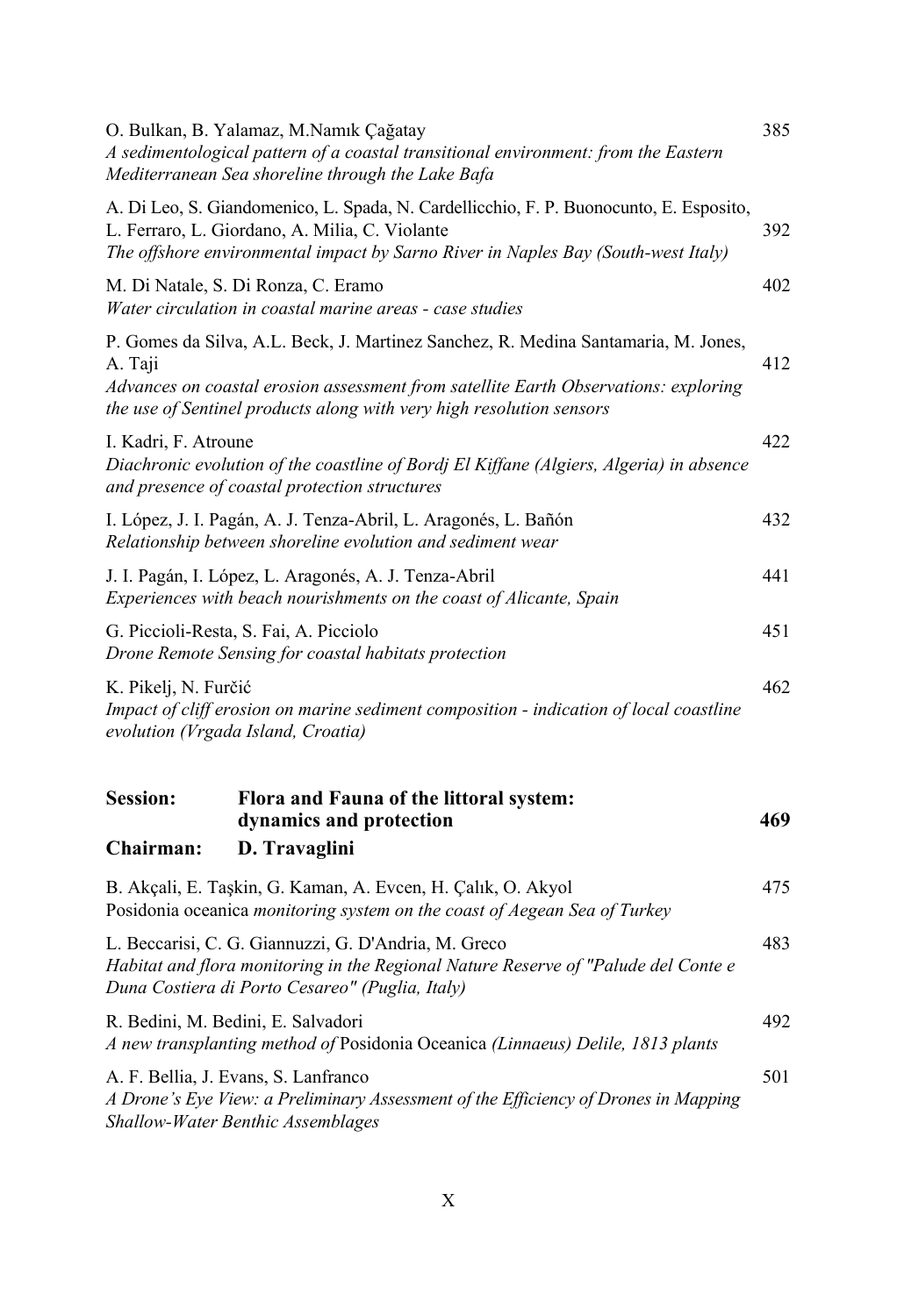| G. Bellissimo, B. Sirchia, V. Ruvolo<br>Monitoring of Posidonia oceanica meadows in the Sicilian coasts under the Water<br>Framework Directive (WFD)                                                                                                             | 510 |
|------------------------------------------------------------------------------------------------------------------------------------------------------------------------------------------------------------------------------------------------------------------|-----|
| G. Bellissimo, B. Sirchia, V. Ruvolo<br>Assessment of the ecological status of Sicilian coastal waters according to a macroalgae<br>based index (CARLIT)                                                                                                         | 519 |
| M. C. de Francesco, I. Chiuchiarelli, L. Frate, M. L. Carranza, T. Pagliani, A. Stanisci<br>Towards new marine-coastal NATURA 2000 SITES in the central Adriatic Sea                                                                                             | 529 |
| H. Humeniuk, O. Voloshyn, V. Voloshyn<br>Seasonal dynamics of cadmium and plumbum in the Turia and Pripyat rivers                                                                                                                                                | 540 |
| H. Idmoussi, L. Somoue, K. Hilmi, O. Ettahiri, T. Baibai, A. Makaoui, A. Errhif<br>Phytoplankton assemblage Characterization along the Mediterranean coast of Morocco<br>during autumn                                                                           | 547 |
| C. Ippoliti, S. Tora, C. Giansante, R. Salini, F. Filipponi, E. Scamosci, M. Petrini,<br>N. Di Deo, A. Conte<br>Sentinel-2 e campionamenti in situ per il monitoraggio delle acque marine dell'Abruzzo:<br>primi risultati                                       | 557 |
| M. Morel, B. Lapierre, A. Goossens, E. Dieudonné, P. Lenfant, L. Vasseur, V. Hartmann,<br>M. Verdoit-Jarraya<br>Métiers, effort and catches of a Mediterranean small-scale coastal fishery: the case of<br>the Gulf of Lion marine natural Park                  | 569 |
| F. V. Romano, V. Scalcione, P. D'Antonio, C. D'Antonio, E. Lacetra<br>Precision agriculture and conservation of coastal landscapes                                                                                                                               | 580 |
| C. Rugge, G. Ciccarese, A. Longo, S. Petrachi, M. M. Niceta Potì<br>Interventi di tutela e valorizzazione della biodiversità del SIC "Torre dell'Orso"-<br>IT 9150004                                                                                            | 586 |
| D. Sgambati, É. Moura, A. E. Said, L. Rueda, E. Hoarau, L. Pribelja, D. Kļaviņš,<br>A. Fagnano, A. De Angelis, A. Miccio<br>Monitoraggio, conservazione e informazione nella baia di Ieranto: un modello circolare<br>per la gestione delle Aree Marine Protette | 597 |
| M. Simeone, M. Solano, P. Masucci, S. Mecca, E. Barra<br>5 anni di monitoraggio, controllo e prevenzione della pesca illegale nel Parco<br>Sommerso di Gaiola (golfo di Napoli)                                                                                  | 610 |
| R. Stocco, L. Pirrera, E. Cellini<br>L'applicazione di tecniche innovative nel monitoraggio costiero degli habitat prioritari                                                                                                                                    | 620 |
| E. Taşkin, İ. Tan, O. Minareci, E. Minareci, H. Atabay, Ç. Polat Beken<br>The pressures and the ecological quality status of the Marmara Sea (Turkey) by using<br>marine macroalgae and angiosperms                                                              | 632 |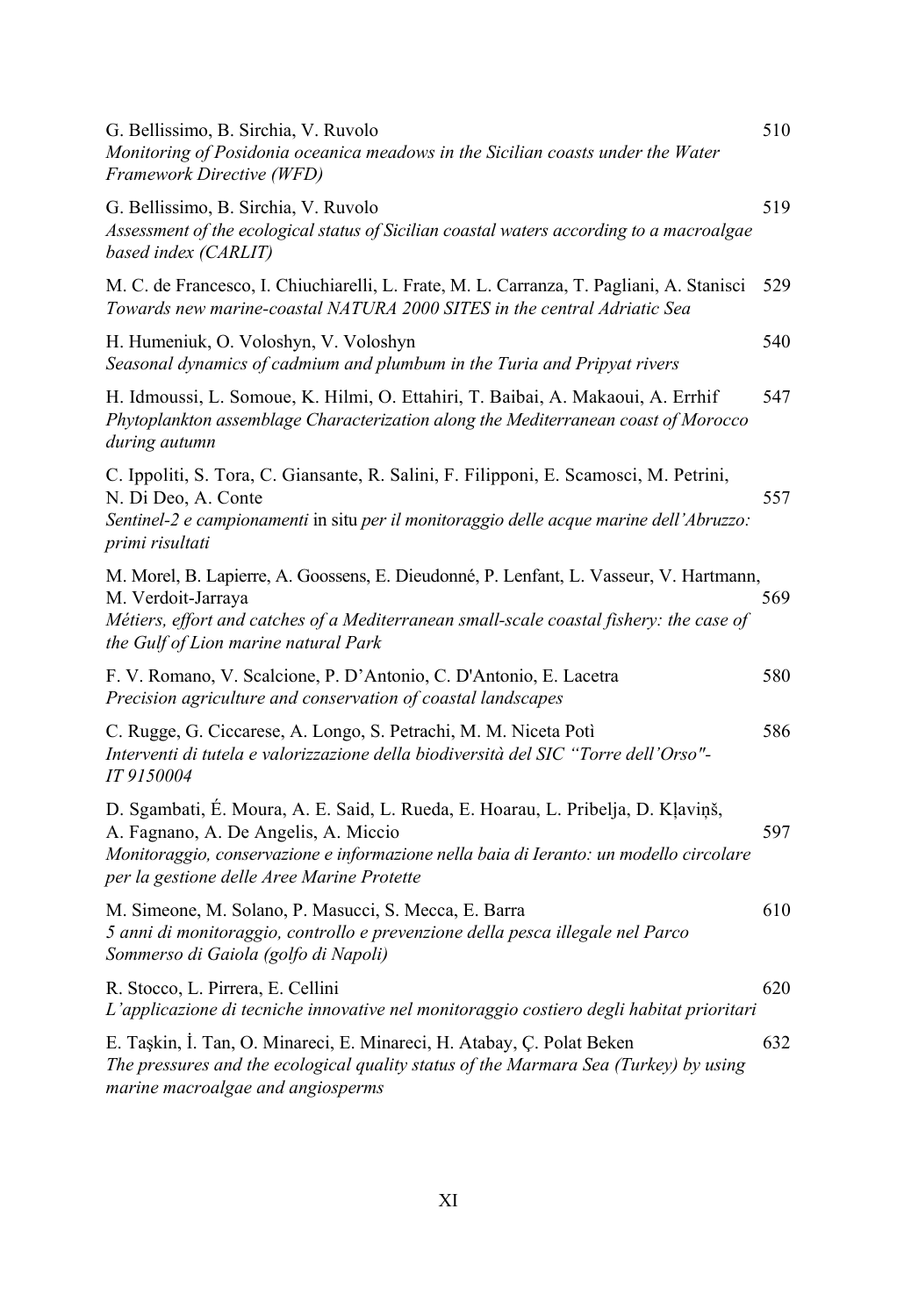| <b>Session:</b>                                                                                                                                                                                                                                                                        | <b>Coastal Environmental Engineering:</b><br>pollution, energy production, monitoring and economic<br>environmental assessment, regulatory context                                                                                                                          | 639 |
|----------------------------------------------------------------------------------------------------------------------------------------------------------------------------------------------------------------------------------------------------------------------------------------|-----------------------------------------------------------------------------------------------------------------------------------------------------------------------------------------------------------------------------------------------------------------------------|-----|
| Chairman:                                                                                                                                                                                                                                                                              | M. Catelani                                                                                                                                                                                                                                                                 |     |
| A. Bono, M. Marini<br>needs and regulation                                                                                                                                                                                                                                             | Renewable power sources in coastal areas. A viability assessment in the scope of                                                                                                                                                                                            | 645 |
|                                                                                                                                                                                                                                                                                        | A. Cioffi, F. Cuculo, L. Di Nucci, G. Orlando<br>The economic-environmental impact analysis in the choice of the management of the<br>dredging materials of a port basin in relation to the classification and the quality:<br>the experience of the port of Termoli (2018) | 656 |
| D. Colarossi, P. Principi<br>Feasibility study of a cold ironing system and district heating in port area                                                                                                                                                                              |                                                                                                                                                                                                                                                                             | 666 |
| M. De Vincenzi, G. Fasano<br>Monitoring coastal areas: a brief history of measuring instruments for solar radiation                                                                                                                                                                    |                                                                                                                                                                                                                                                                             | 676 |
| A. Di Cicco, R. Gupana, A. Damm, S. Colella, F. Angelini, L. Fiorani, F. Artuso,<br>V. E. Brando, A. Lai, A. Genangeli, F. Miglietta, R. Santoleri<br>"FLEX 2018" cruise: an opportunity to assess phytoplankton chlorophyll fluorescence<br>retrieval at different observative scales |                                                                                                                                                                                                                                                                             | 688 |
| J. Droit<br>Careening areas in marinas, anchorages, and private shipyards. Status of<br>implementation of the MSFD measure                                                                                                                                                             |                                                                                                                                                                                                                                                                             | 698 |
| F. Figueredo, F. Girolametti, S. Illuminati, C. Truzzi, A. Annibaldi, S. Susmel<br>Electrochemical phosphate detection in oligotrophic seawater with a stand-alone<br>plastic electrode                                                                                                |                                                                                                                                                                                                                                                                             | 705 |
| N. Ghirardi, M. Bresciani, G. Luciani, G. Fornaro, V. Zamparelli, F. De Santi,<br>G. De Carolis, C. Giardino<br>Mapping of the risk of coastal erosion for two case studies: Pianosa island (Tuscany)<br>and Piscinas (Sardinia)                                                       |                                                                                                                                                                                                                                                                             | 713 |
| P. Ventura, M. Palmarocchi                                                                                                                                                                                                                                                             | New coastal protection and sea energy production                                                                                                                                                                                                                            | 723 |
| Index of Authors                                                                                                                                                                                                                                                                       |                                                                                                                                                                                                                                                                             | 737 |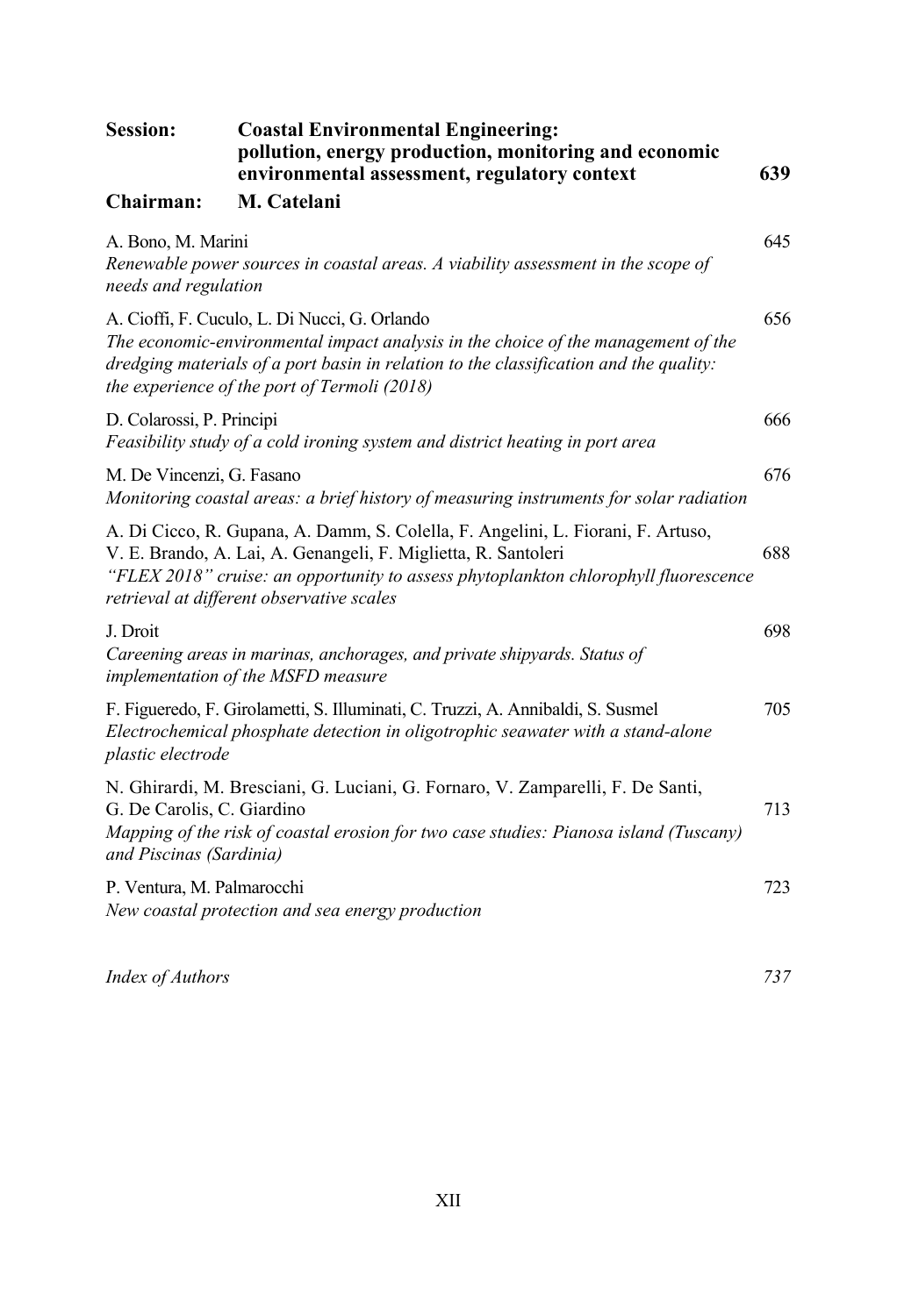#### **Preface**

 $2019$  was the  $250<sup>th</sup>$  year since the birth of Alexander von Humboldt, a nature scholar. He was born in Germany and lived in many parts of the world, giving a unified vision of this, where organic and inorganic nature form a single system, whose manifestations are all connected to each other.

Since our Symposium, with its interdisciplinarity, intends to demonstrate, edition after edition, this thesis we seemed appropriate to remember the theorist of this holistic view of Nature. Since the Symposium is held in even years, and in 2019 it was not foreseen, we intended to take the occasion to celebrate Humboldt in 2020 edition.

It would have been interesting to remember him during the traditional three days of Symposium but unfortunately could not be carried out due to the COVID-19 pandemic restrictions. The pandemic also led to a reduction of the works; from the approximately 150 works selected by the Scientific Committee, in these Proceedings only half of them are present for obvious reasons. In any case, it seemed appropriate, giving a clear sign of continuity, to publish the works that the authors were able to complete in this difficult period.

In this reduced edition, the celebration of Humboldt was ensured by F. Benincasa, M. De Vincenzi, G. Fasano with a note that we place before the works of the different Sessions.

*The Editors* 

FUP Best Practice in Scholarly Publishing (DOI [10.36253/fup\\_best\\_practice](https://doi.org/10.36253/fup_best_practice))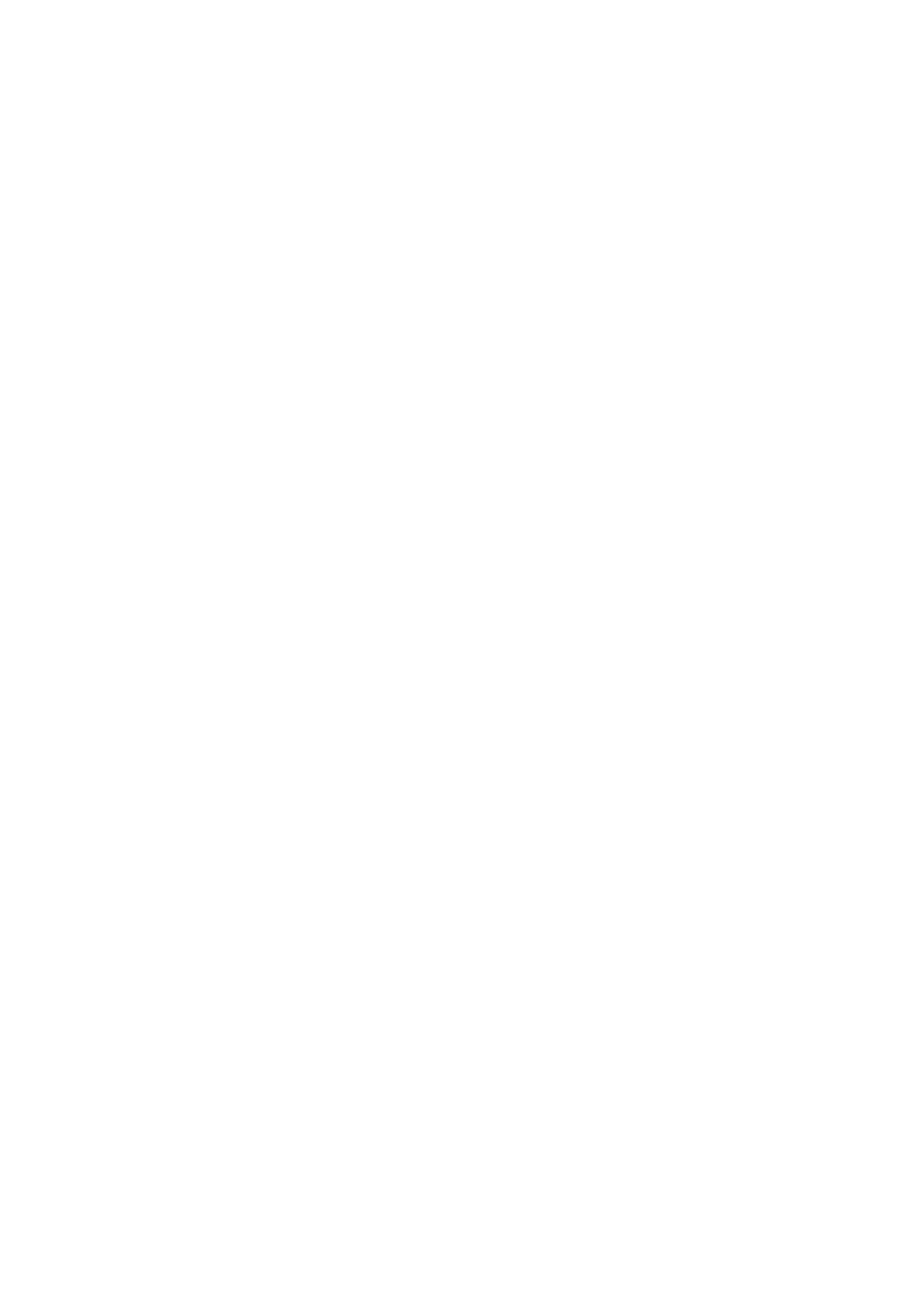#### **IL DESIGN SISTEMICO PER LA VALORIZZAZIONE DEL PATRIMONIO FARISTICO ITALIANO**

Gianluca Grigatti<sup>1</sup>, Pier Paolo Peruccio<sup>2</sup> 1 Politecnico di Torino – Dipartimento di Architettura e Design (DAD),

via Pier Andrea Mattioli 39, 10135 Turin (Italy), e-mail: gianluca.grigatti@polito.it 2Politecnico di Torino – Dipartimento di Architettura e Design (DAD), via Pier Andrea Mattioli 39, 10135 Turin (Italy), e-mail: pierpaolo.peruccio@polito.it

**Abstract** – This paper focuses on the Mediterranean coastal monitoring actors (i.e. maritime signaling instruments) such as lighthouses, lights, traffic lights. A twofold motivation behind this choice: on the one hand the  $110<sup>th</sup>$  anniversary - that will be celebrated in 2021 - of the transfer of the management of the lighting service of the coasts from the Italian Ministry of Public Works to the Navy. On the other hand, the willing to illustrate and experiment how the Systemic Design methodology can represent a strategic element for the enhancement of a coastal heritage such as the one represented by lighthouses.

These monuments represent a unique system whose history led them to dialogue, to establish a relationship with the territory in which they are located. It seemed natural to think about the metaphor of the rhetorical figures proper to the story, or the plot and the warp which design a network in the territory: the Warp, the Weft and the Web.

The enhancement of this heritage, therefore, corresponds to the evolution and maturation of a history of ideas with reference to those that are part of the design policy strategies for the Italian Cultural Heritage.

In particular, by focusing attention on the concepts of conservation, protection, use and enhancement, we want to underline that they are not only intended as mere regulatory factors to be applied. They must be assumed by the designer, the conservator and the legislator himself as components of a wider systemic design issue.

#### **Introduzione**

"Ogni evento umano ha riflessi che toccano la lingua, perché attraverso la lingua gli uomini prendono coscienza dei fatti, li soppesano, li giudicano, ne traggono le conseguenze. Le tracce dei fatti restano appiccicate alle parole". Con queste parole il 9 marzo 2020 Claudio Marazzini, Storico della Lingua Italiana e Presidente dell'Accademia della Crusca, attraverso il sito della prestigiosa Istituzione, cercava di declinare in termini linguistici il sentimento che pervadeva la maggior parte della popolazione italiana, e non solo, di fronte alla difficoltà ed, al contempo, alla necessità di affrontare e descrivere con le parole più adatte il sentimento di sconcerto che la diffusione del Sars-CoV-2 continuava (e, purtroppo, continua ancora) a suscitare<sup>1</sup>.

79 FUP Best Practice in Scholarly Publishing (DOI [10.36253/fup\\_best\\_practice](https://doi.org/10.36253/fup_best_practice))

Gianluca Grigatti, Pier Paolo Peruccio, *Il design sistemico per la valorizzazione del patrimonio faristico italiano*, pp. 79-84, © 2020 Author(s), [CC BY 4.0 International,](http://creativecommons.org/licenses/by/4.0/legalcode) DOI [10.36253/978-88-5518-147-1.09](https://doi.org/10.36253/978-88-5518-147-1.09)

<sup>1</sup> Marazzini C. (2020) - *In margine a un'epidemia: risvolti linguistici di un virus,*  https://accademiadellacrusca.it/it/contenuti/in-margine-a-unepidemia-risvolti-linguistici-di-un-virus/7895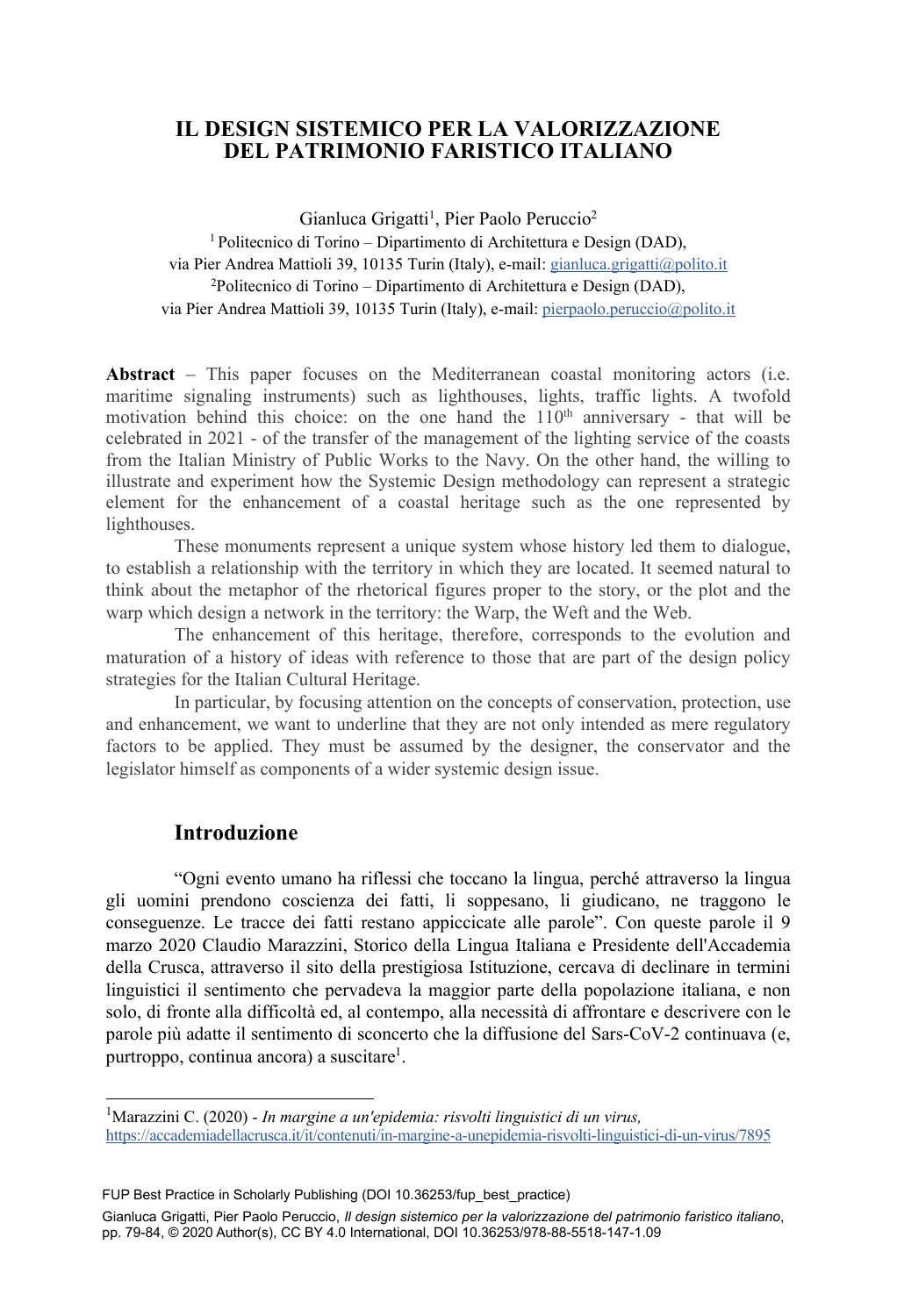Assumendo quanto indicato da Marazzini come metafora, e mutandola al contesto in esame, ovvero il tema proposto dall'VIII Simposio Internazionale incentrato su "Il Monitoraggio costiero Mediterraneo: problematiche e tecniche di misura", gli autori hanno deciso di focalizzare la propria attenzione sul significato del sostantivo "monitoraggio".

Identificata quale "attività di osservazione a scopo di controllo di una grandezza variabile eseguita mediante l'impiego di appositi strumenti", tale significato ha condotto gli scriventi ad mettere in relazione la tematica lanciata dal Simposio con l'attività di ricerca da essi iniziata e coordinata fin dal 2019 - ed attualmente ancora in corso - avente come soggetto la valorizzazione in termini sistemici di un patrimonio inedito e, fino ad ora, visto esclusivamente in maniera particolare, quali si configurano gli strumenti del segnalamento marittimo: fari, fanali, mede e boe2 **.**

Nello specifico lo spostamento dell'interesse di ricerca dall'azione di monitoraggio agli attori del monitoraggio, risulta determinata da una triplice motivazione: innanzitutto la celebrazione di un anniversario, il 2021, infatti, coinciderà con la ricorrenza del 110° anniversario del passaggio della gestione del Servizio d'illuminazione e del segnalamento delle coste dal Ministero dei Lavori Pubblici alla Marina Militare (per effetto del Regio Decreto n° 294 del 9 Marzo 1911); secondariamente dall'accezione stessa insita nel concetto stesso di contesto il quale, con riferimento alla disciplina sistemica, esplicita un significato più specifico rispetto a quello comune, sottendendo: «Una relazione complessa, aggrovigliata e in continuo divenire tra il tutto e le parti, tra soggetti e gruppi/istituzioni/sistemi di interazioni. [...] L'interconnessione, quindi, è insita nel contesto, analogamente a ciò che avviene in un tessuto dove trama e ordito nascono insieme, intrecciati, connessi»<sup>3</sup>; infine, ma naturale conseguenza a quanto illustrato precedentemente ed insito nella definizione di contesto, la volontà d'illustrare e sperimentare come la metodologia del Design Sistemico rappresenti un vero e proprio elemento strategico per la valorizzazione di un patrimonio costiero quale si configura quello faristico.

Pur rappresentando un'attività di ricerca ancora in corso, e quindi con risultati estremamente parziali, ciò non esime gli autori dal provare a trarre prime considerazioni riguardanti la metodologia di ricerca impiegata in virtù della quale indentificare l'insieme dei fari come un sistema unico la cui storia che alla loro luce si è determinata li porta implicitamente a dialogare e ad intessere un intreccio di avventure con il territorio in cui si trovano. In tal senso cui è sembrato più che naturale usare e pensare alla metafora delle figure retoriche proprie del racconto, ovvero la fabula/trama (*Weft*) e l'intreccio/ordito (*Warp*), come sistema/rete (*Web*) per raccontare in modo inedito la storia di un territorio.

#### **La metodologia: il Design Sistemico**

Per comprendere i principi che governano il Design Sistemico e quindi le azioni compiute dai progettisti è opportuno analizzare l'etimologia della parola greca *sinastae*. Questo termine significa "mettere insieme le cose in un ampio insieme", questo insieme è caratterizzato dal contesto, il territorio.

<sup>2</sup> Cacciavellani B., Mazzi R. (2011) - *Sentieri di luce. Cent'anni di fari con la Marina Militare*, Marina Militare, Servizio Fari.

<sup>3</sup> Formenti L. (2018) - *L'arte di contestualizzare nella consulenza ai sistemi umani*, in *Riflessioni Sistemiche* - N. 18, Giugno, p. 32. http://www.aiems.eu/files/rs18\_-\_formenti.pdf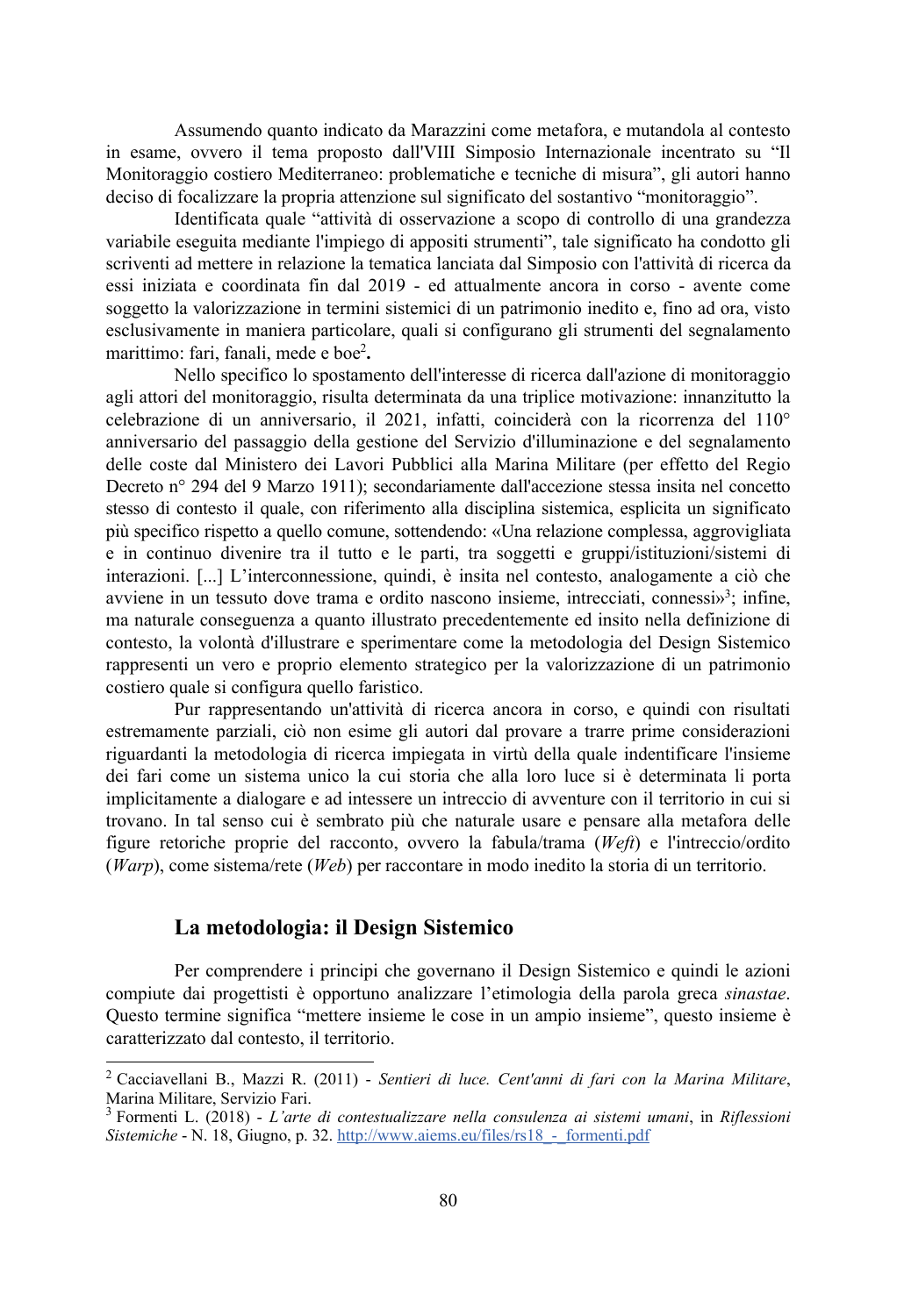Una macchina è un sistema di componenti, ognuno con le sue specificità e le sue peculiarità, che lavorano insieme per garantire il movimento. Lo stesso vale per un territorio, ma con un'unica differenza: nel territorio il progettista non sceglie le peculiarità in base alle funzionalità che vuole ottenere ma esalta quelle che ha a disposizione.

Un sistema è costituito da elementi, coerentemente connessi a uno scopo, per far funzionare qualcosa. Un sistema deve essere costituito da tre tipologie di voci principali: elementi, interconnessioni e scopo.

Su tali basi metodologiche l'approccio sistemico mira ad avere un peso reale, conformando progetti caratterizzanti il territorio in cui interviene. Al contrario dell'approccio lineare, l'attenzione è focalizzata sull'economia locale. L'errore dell'industrialismo è infatti quello di pretendere che gli stessi principi lineari e seriali siano applicabili ovunque. Un approccio di questo tipo mira a un'efficienza effettiva esclusivamente per gli imprenditori a capo delle grandi industrie multinazionali<sup>4</sup>.

Il limite di questo modus operandi che ha caratterizzato l'ultimo secolo è individuabile anche nelle previsioni sviluppate da J. Randers nel rapporto stilato per il Club di Roma "2052". Nel saggio Randers evidenzia come i quarant'anni successivi alla scrittura dello stesso (2012-2052) saranno influenzati dal modo in cui verranno affrontati cinque problemi di importanza basilare: il capitalismo, la crescita economica, la democrazia, l'equità intergenerazionale e il nostro impatto sul clima globale. Questi problemi sono, in maniera diversa, tutti collegati a un approccio al progetto per il territorio di questo tipo. Per questo è necessario adottare il punto di vista del territorio nella definizione di efficienza.

Il concetto di efficienza adottato dalla metodologia sistemica mira invece a distribuire questa ricchezza tra tutti i soggetti appartenenti al sistema locale, generando così ricchezza all'interno della comunità. La parola ricchezza non si riferisce solo al profitto economico ma amplia il concetto agli aspetti ambientali e sociali, contribuendo così al raggiungimento di una condizione di benessere. Le economie locali possono sfruttare al massimo le potenzialità di un approccio sistemico facendo della propria diversità una risorsa, al contrario dell'industria che la considera come un ostacolo da superare tramite processi di omologazione che favoriscono indirettamente un impoverimento culturale, ecologico e produttivo<sup>5</sup>.

Prodotti, relazioni, risorse, stakeholder, interazioni, interdipendenze, flussi, input/output, società, ambiente, economia locale, benessere, resilienza, valore: sono questi gli elementi con cui il Designer Sistemico guarda al progetto e al contesto di applicazione dello stesso, il territorio. Questo approccio permette di ri-configurare le dinamiche che caratterizzano un territorio secondo le sue reali specificità, giungendo a nuove ipotesi di senso. Esso, pertanto, si caratterizza come uno strumento di riprogettazione e di connessione del singolo elemento al sistema di cui fa parte, del micro al macro, dell'economia all'ambiente e alla società. L'analisi del sistema su cui si interviene non mira allo sviluppo di soluzioni specifiche tramite cui eliminare la perdita di risorse in determinati punti del sistema. L'obiettivo è attuare un intervento diffuso.

In particolare, il designer sistemico mira a valorizzare al massimo ogni output che

<sup>4</sup> Bistagnino L. (2009) - *Design sistemico. Progettare la sostenibilità produttiva e ambientale,* Slow Food Editore. Bra.

<sup>5</sup> Bistagnino L. (2009) - *Design sistemico. Progettare la sostenibilità produttiva e ambientale,* Slow Food Editore. Bra.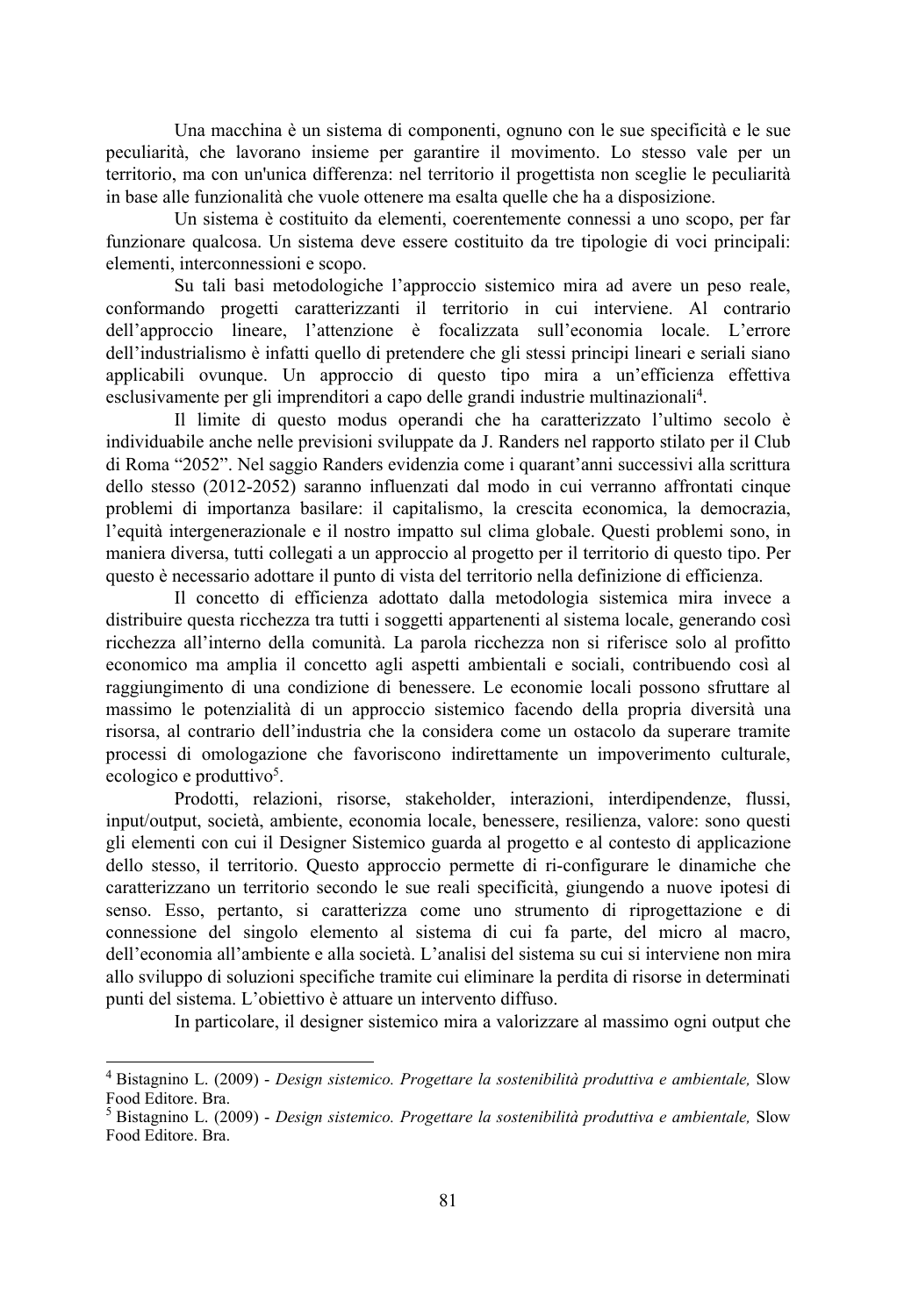viene disperso fuori dal sistema affinché possa divenire un input per altre attività nuove o esistenti all'interno del sistema stesso. Nel caso dei rifiuti, ad esempio, il focus non riguarda la limitazione dello spreco a fine corsa, quando si ha a che fare principalmente con esso, ma si cerca di prevenirne la generazione, connettendo tra loro i diversi attori non solo per quello che fanno ma per la funzione che rivestono all'interno del sistema<sup>6</sup>.

Le definizioni e le descrizioni raccolte fin qui a proposito dell'approccio al progetto del designer sistemico aiutano a comprendere la grande flessibilità di questi progettisti. Dall'analisi dei paper dei progetti sviluppati da queste figure professionali è inoltre evidente la collaborazione con svariate tipologie di aree disciplinari. Altro aspetto peculiare di questi progetti è il ruolo di coordinamento assunto da questi progettisti tra attori diversi. Infatti, come sottolineato da Celaschi: «*designer born as a sole and independent author, close to the material creation, has gradually abandoned his despotic and absolute aura to assume the identity of who proceeds and looks for collaborations, as interacting part with other figures*»7 .

Nel grande contenitore del Design, il Design sistemico si insedia in quel campo di analisi che comprende gli aspetti umanistici (*Humanities*) a quelli di gestione (*Economy e Management*) puntando alla creazione di valore dall'integrazione e la consapevolezza dell'ampio bagaglio professionale a disposizione.

Si tratta di una metodologia progettuale che guarda all'intero sistema-prodotto collocato in un preciso contesto sociale, politico, economico e culturale, della progettazione strategica di uno scenario in grado di andare oltre l'innovazione di prodotto fine a se stessa sviluppando temi ad ampio raggio su cui devono necessariamente convergere altri saperi<sup>8</sup>.

Uno di questi temi riguarda la valorizzazione degli attori del monitoraggio costiero con particolare riferimento a quei monumenti/storici ma ancora operativi, quali si presentano i Fari.

Per un Paese come l'Italia a vocazione marittima e che basa la propria economia sui traffici commerciali, la possibilità di disporre di una rete di segnalamenti efficace e moderna rappresenta un'importante valenza strategica.

Nonostante gli attuali sistemi di navigazione e di monitoraggio delle coste abbiano relegato i fari in un campo che ha a che fare più con il loro valore storico sul territorio rispetto alla loro utilità operativa, il costante sviluppo ed espansione delle aree portuali li rende un indispensabile ausilio e garanzia di sicurezza per la navigazione.

In conseguenza della progressiva riduzione del personale farista e delle esigenze alloggiative, di concerto con l'Agenzia del Demanio e Difesa Servizi S.p.A., si è cominciato a perseguire un programma finalizzato al recupero e alla riqualificazione degli immobili non più utili al Servizio Fari, valorizzarli sì evitarne il deterioramento.

In tal senso si è sviluppato il progetto "Valore Paese - fari" in base al quale una serie di strutture costiere sono state rese disponibili per una possibile valorizzazione secondo il modello di *lighthouse accomodation*.

<sup>6</sup> Fassio F., & Tecco N. (2019) - *Circular Economy for Food: A Systemic Interpretation of 40 Case Histories* in *the Food System in Their Relationships with SDGs. Systems*. https://doi.org/10.3390/systems7030043

<sup>&</sup>lt;sup>7</sup> Celaschi, F. (2017) - *Non industrial design*, Luca Sossella, Milano 8<br>8 Peruccio P. P. Vrenna M. Menzardi P. & Savina A. (2018) -

Peruccio P. P., Vrenna M., Menzardi P., & Savina A. (2018) - *From "The limits to growth" to systemic design: Envisioning a sustainable future.* Cumulus Conference Proceedings Wuxi 2018 - Diffused Transition and Design Opportunities.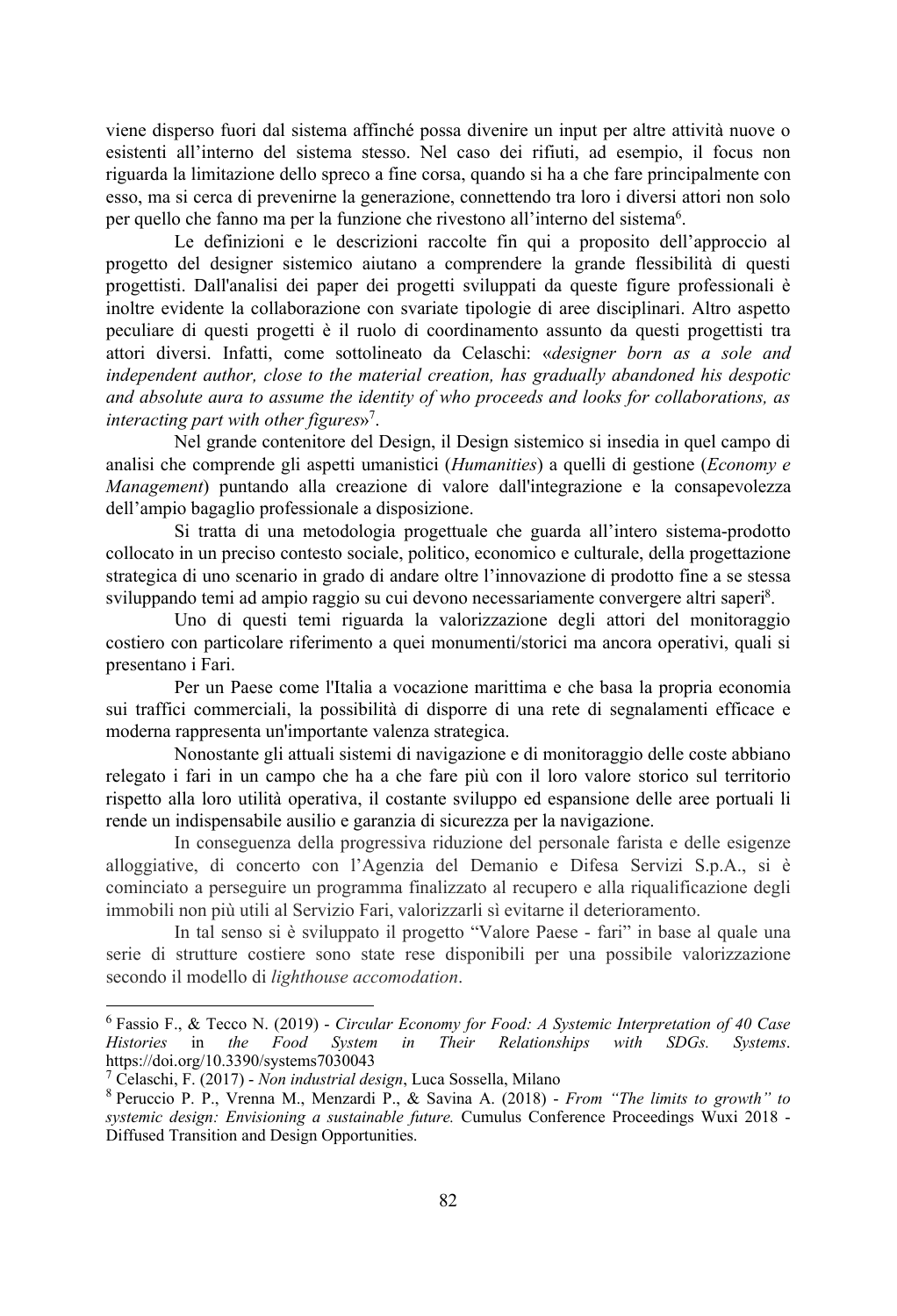Naturalmente rimangono escluse dalla concessione le torri faro (e relative lanterne), inalienabili poiché strumentali alla funzione istituzionale di ausilio alla sicurezza della navigazione marittima svolta dal Servizio fari.

Ed è per la valorizzazione di un tale patrimonio culturale operativo che si sta sperimentando la metodologia del design sistemico configurando azioni progettuali innovative ed in grado di generare nuove ipotesi di senso.

In particolare, esse si pongono l'obiettivo di perseguire la ricerca di un equilibrio tra azioni di conservazione ed azione di fruizione nel contesto delle quali viene a costituirsi la cifra etica dell'azione di valorizzazione stessa.

Nel solco dell'indirizzo di ricerca tracciato viene quindi a sostanziarsi un campo ancora fortemente inesplorato da parte del design ma in cui esso può, e sempre più potrà in futuro, esplicitare la propria azione di elemento catalizzatore<sup>9</sup>.

#### **Conclusioni**

«Piuttosto che interrogarsi su cosa sia, il design dovrebbe avviare un lavoro di ricostruzione dei modi e delle norme con cui, nelle varie fasi storiche, il concetto di design si è rappresentato, tenendo conto di come esso implichi anche il definirsi della figura del designer e del suo ruolo»10.

Con queste parole nel 1991, terminava l'*open lecture* presentata da Vanni Pasca al 1° Convegno Internazionale di studi storici sul design incentrato sul tema "Storia e Storiografia".

Sebbene siano trascorsi quasi 25 anni da quella data, e nonostante la riflessione degli storici, dei designer e degli architetti invitati in quel convegno fosse indirizzata alla natura ed alla situazione degli studi storici in Italia, quanto affermato da Pasca può contestualizzarsi anche ad un campo come quello in oggetto nel quale il design, parafrasando quanto affermato da Salvatore Settis nel corso del suo intervento al convegno nazionale del FAI - Fondo Ambiente Italiano - del 2006, si pone sulla stessa lunghezza d'onda di tutela, gestione e valorizzazione in quanto «momenti intimamente connessi di un processo unico, [e] che hanno senso solo se ispirati da un'istanza unificante: la ricerca conoscitiva sui beni da tutelare e gestire»<sup>11</sup>.

Da ciò ne consegue che la valorizzazione di un tale patrimonio corrisponde all'evoluzione di una storia delle idee che, se pur ascrivendosi a quelle facenti capo alle strategie di design policies per il Patrimonio Culturale Italiano, focalizzando l'attenzione sui concetti di conservazione, tutela, fruizione, essi devono essere intesi non tanto quali fattispecie normative da applicare, bensì debbano venir assunte dal progettista, dal conservatore e dallo stesso legislatore (in virtù della loro presenza nel Decreto Legislativo del 22 gennaio 2004, n.42 e sue successive modificazioni) quali componenti di una più ampia questione progettuale di natura sistemica.

<sup>9</sup> Grigatti G. (2014) - *Valorizzazione, fundraising, design: un'innovazione sostenibile per il patrimonio culturale italiano,* in *A Matter of Design: Making Society trough Science and Technology*,

<sup>&</sup>lt;sup>10</sup> Pasca V. (1991) - *Design: storia e storiografia*, in *Design: storia e storiografia. Atti del I Convegno Internazionale di Studi Storici sul Design*, Pasca V. e Trabucco F., (a cura di) Milano, p. 20.

<sup>&</sup>lt;sup>11</sup> Settis S. (2005) - *Battaglie senza eroi. I beni culturali tra istituzioni e profitto, Electa, Milano.*